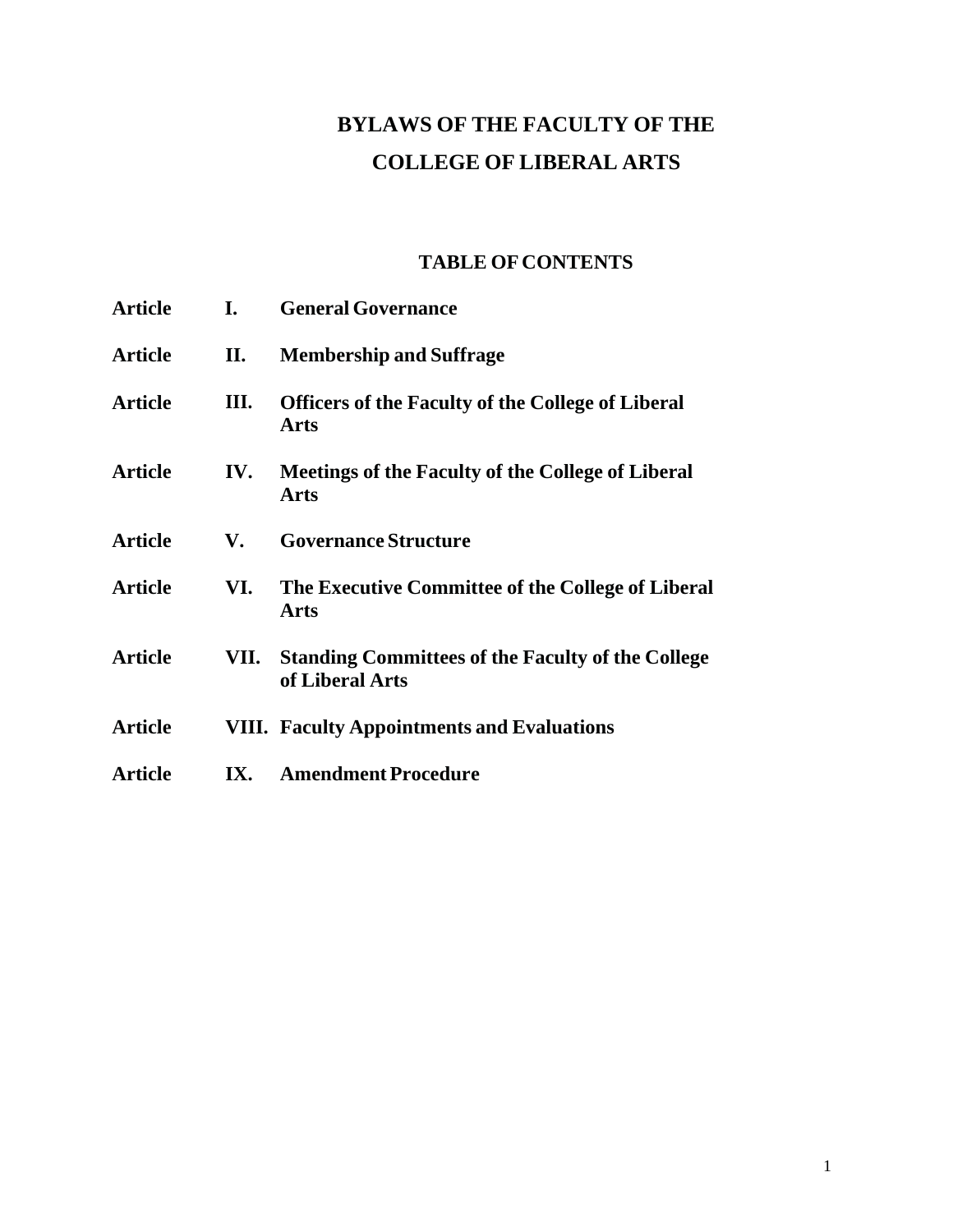## **ARTICLE I GENERAL GOVERNANCE**

## **Section 1. The Bylaws of the Faculty of the College of Liberal Arts**

These bylaws define the governance system for the Faculty of the College of Liberal Arts. The Trustees of the College (Rollins College Bylaws, Article IV) grant the faculty the right to "adopt for its own government such principles and bylaws as shall seem desirable to promote efficiency and facilitate work." All such principles and bylaws are subject to the rules, regulations and requirements of the Board of Trustees, the provisions of the Charter of Rollins College, and the laws of the state of Florida.

## **Section 2. Authority of the Faculty of the College of Liberal Arts**

As stipulated in the College Bylaws (Article IV), the jurisdiction of the faculty lies in "all matters pertaining to the order, instruction, and academic discipline of the College, and ... primary responsibility for the content, quality, and effectiveness of the curriculum of the College."

All recommendations falling within this jurisdiction become policy when approved by the faculty.

Allsuch policiesshall be implemented by the appropriate administrators of Rollins College.

When policies and their implications are unclear, administrators will be guided by the advice of the appropriate committee.

Standing committees seeking clarification of policy implementation shall confer directly with the appropriate administrator.

## **Section 3. Approval of Administrative Positions**

The Faculty of the College of Liberal Arts shall approve by majority vote administrative appointments to the positions of Dean of the Faculty and Dean of the Hamilton Holt School.

## **Section 4. Authority of These Bylaws**

The standards set forth by the American Association of University Professors as published in AAUP Policy Documents and Reports, 1990 (or most recent) edition, when not in conflict with the College Charter, Rollins College Bylaws, and these bylaws, shall be binding on matters of academic freedom, appointments, tenure, faculty responsibility, and accountability.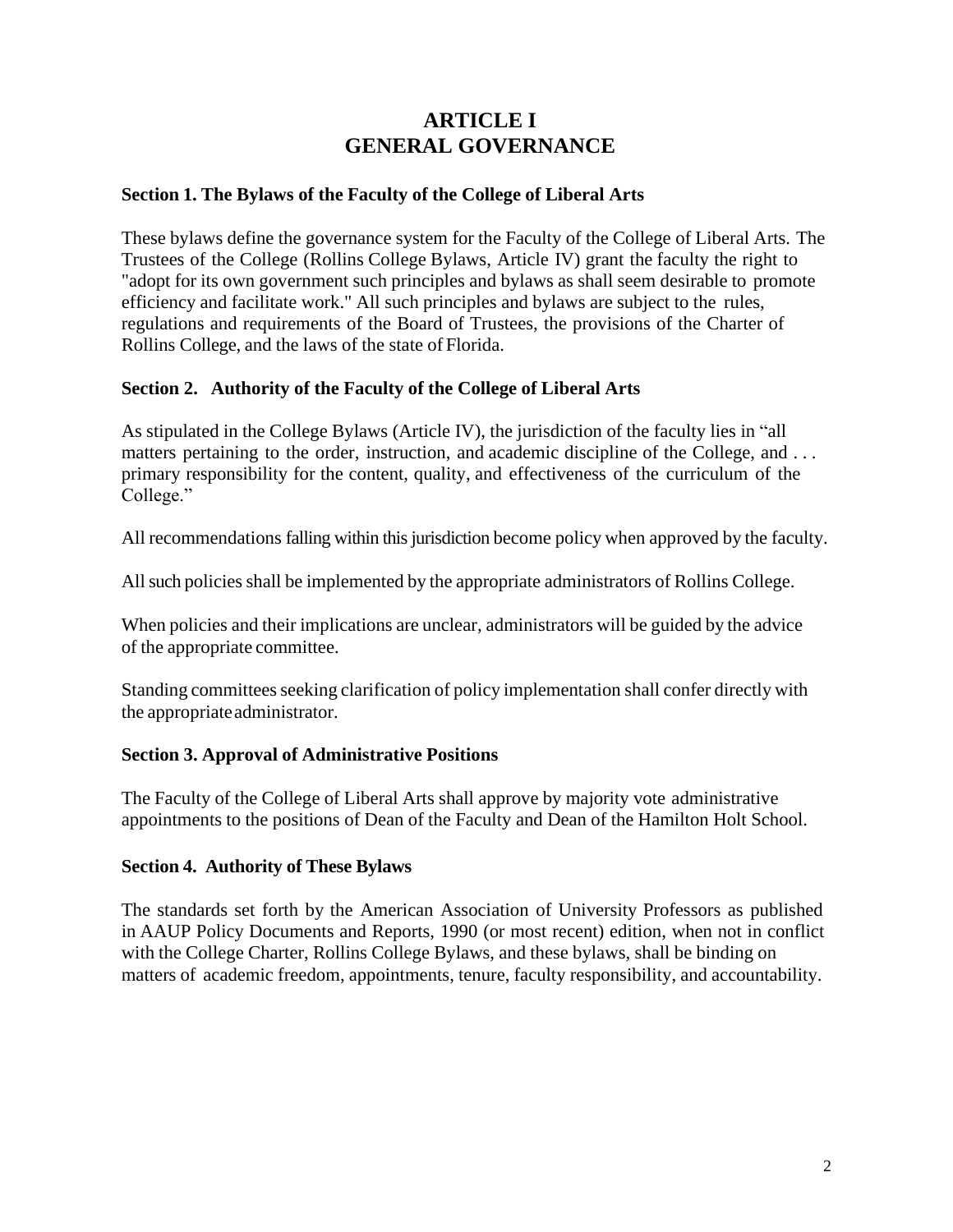## **ARTICLE II MEMBERSHIP AND SUFFRAGE**

## **Section 1. FacultyMembership**

The Rollins Trustees (Rollins College Bylaws, Article IV) define the faculty of Rollins College as consisting of "the President, the professors, and such other employees as may from time to time be designated by the Board of Trustees."

## **Section 2. Voting Membership of the Faculty**

The following have the privilege of both voice and vote in meetings of the Faculty of the College of Liberal Arts: the President, the Vice President for Academic Affairs and Provost and all those holding full-time positions as artists-in-residence, executives-in-residence, practitioner faculty, lecturers, instructors, visiting faculty, assistant professors, associate professors, and professors, who are appointed either to academic departments of the College of Liberal Arts, to the Hamilton Holt School, or to the library and whose primary responsibility is to teach in the College of Liberal Arts; deans with faculty rank or holding tenure in the College of Liberal Arts; directors, librarians, and department chairs with faculty rank.

## **Section 3. Student-Delegates**

There shall be nine student-delegates, selected by the Student Government Association, who enjoy the privilege of voice only.

## **Section 4. Attendance and Participation by Other Non-Members**

All meetings of the Faculty of the College of Liberal Arts and its governance committees shall be open to observation by any employee or student of the College of Liberal Arts, provided, however, such open observation shall not apply in grievance considerations, including hearing on that subject. The right of a non-member to speak at meetings of the Faculty shall ordinarily be granted by the President of the Faculty or the chair of the committee. A nonmember shall ordinarily be limited to a combined total of five minutes in which to speak. Exceptions to the practice of open meetings or to the limit of a combined total of five minutes of speaking time for a non-member shall require a vote of the members of the committee or the faculty.

## **ARTICLE III OFFICERS OF THE FACULTY OF THE COLLEGE OF LIBERAL ARTS**

## **Section 1. The President of the Faculty**

The Faculty of the College of Liberal Arts shall elect a President who shall serve as its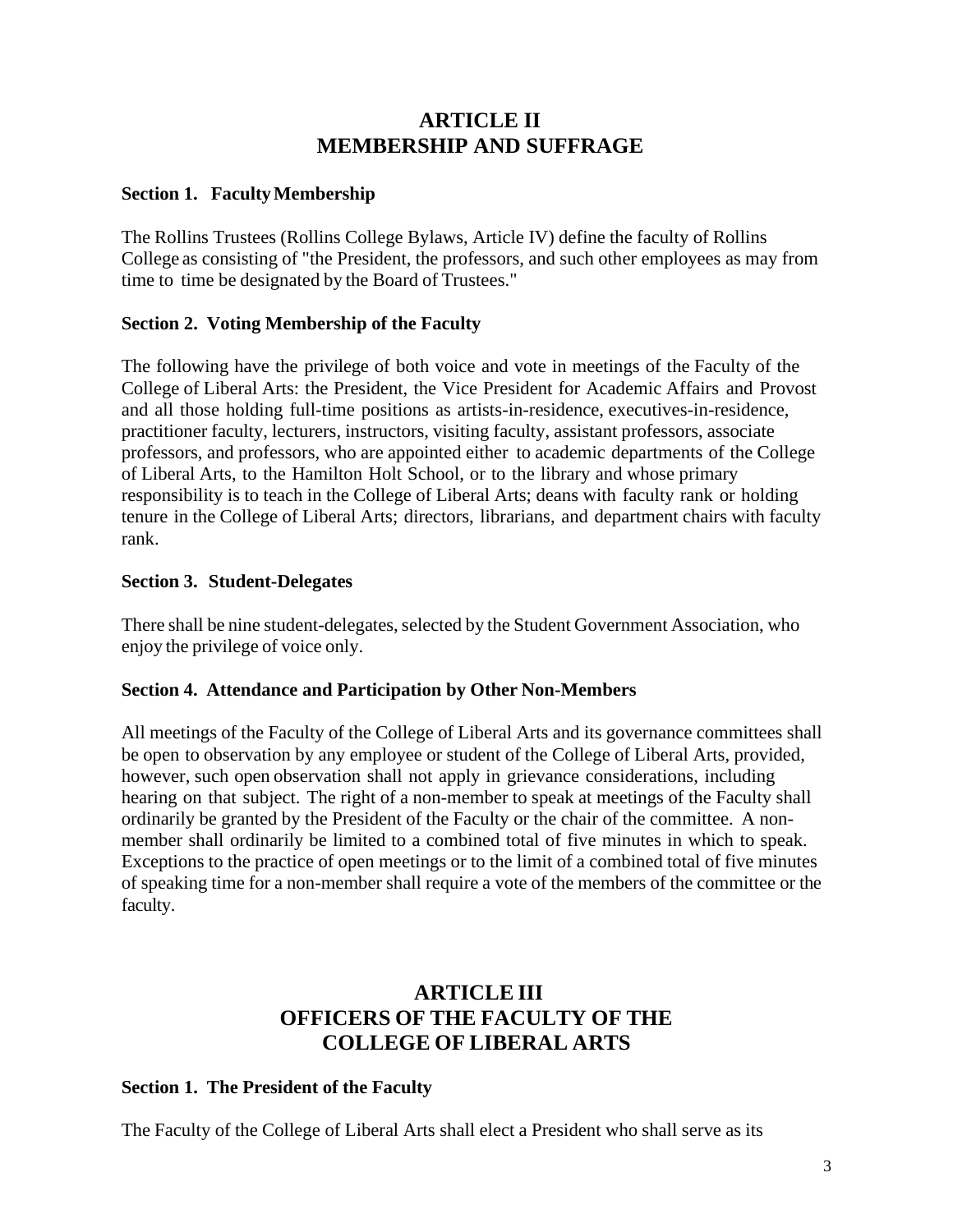Executive Officer. The President of the Faculty shall call and preside at meetings of the Faculty and the Executive Committee of the Faculty. The President of the Faculty represents the Faculty of the College of Liberal Arts to the Administration and to the Board of Trustees, serves on the Executive Council, and shall be a tenured member of the Faculty. The standing committee chairs shall submit an annual report to the President of the Faculty on or before May 30 of each academic year. The President of the Faculty shall, on or before June 15 of each academic year, forward to the Faculty, the Provost, and the Dean of the Faculty a copy of all amendments to these bylaws which have been approved by the Faculty of the College of Liberal Arts in accordance with these bylaws. The President of the Faculty receives two courses of release time each year ofservice.

## **Section 2. The Vice President/Secretary of the Faculty**

The Executive Committee of the Faculty shall elect from its membership the Vice President/Secretary of the Faculty of the College of Liberal Arts. The Vice President/Secretary of the Faculty shall be a tenured or tenure-track member of the Faculty of the College of Liberal Arts and shall compile and distribute the minutes of meetings of the Faculty and the Executive Committee of the Faculty. The Vice President/Secretary shall also be responsible for maintaining the definitive copy of these bylaws and evidence of all changes. In the absence of the President of the Faculty, the Vice President/Secretary shall preside over meetings of the Faculty of the College of Liberal Arts and meetings of the Executive Committee.

## **Section 3. Terms ofOffice**

The term of office of the President of the Faculty shall be for two years, normally beginning on June 1. The President of the Faculty may not serve more than two consecutive terms. The term of office of the Vice President/Secretary of the Faculty shall be for one year, renewable for a second year.

## **Section 4. Election of the President of the Faculty**

The Executive Committee of the Faculty shall solicit nominations for candidates for the office of President of the Faculty. The slate shall be published at least seven days prior to the election meeting. The election of the President of the Faculty shall be from this list of nominees and from any additional nominations made from the floor of the meeting of the Faculty. All nominations require the consent of the nominee.

## **Section 5. Recall**

The President of the Faculty may be recalled at a regular or special meeting of the Faculty by a two-thirds vote of the faculty present and voting in quorum as defined in Article IV, Section 4 of thesebylaws.

## **Section 6. Unexpired Terms of Office**

Should a vacancy occur, the position of President of the Faculty shall be filled for the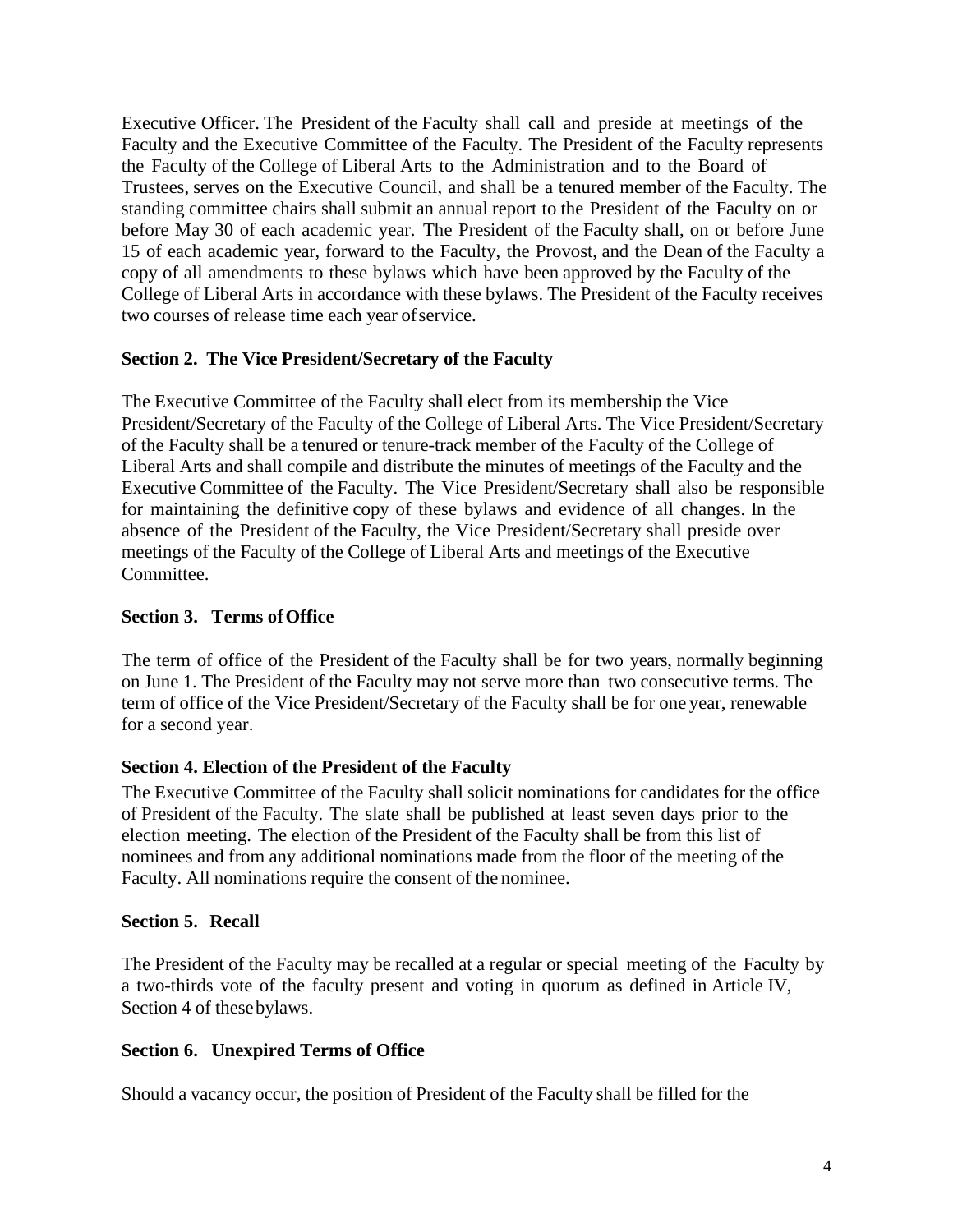unexpired term by Faculty election, as defined in Article IV, Section 2 of these bylaws. The Executive Committee of the Faculty shall prepare nominations for a special meeting of the Faculty of the College of Liberal Arts to achieve this end.

## **ARTICLE IV MEETINGS OF THE FACULTY OF THE COLLEGE OF LIBERAL ARTS**

## **Section 1. RegularMeetings**

The Faculty of the College of Liberal Arts shall normally meet monthly during the academic year.

On occasion, the Faculty of the College of Liberal Arts may vote electronically on certain routine college business, including approving meeting minutes. In exceptional circumstances, the elected members of the Executive Committee of the Faculty may decide by a two-thirds majority to hold an electronic vote on other matters.

At least one meeting each semester of the Faculty of the College of Liberal Arts, or upon the request of the President of the Faculty, the Vice President of Student Affairs, or his or her designee, shall make a report to the Faculty about the state of the College of Liberal Arts in regard to student life.

## **Section 2. SpecialMeetings**

Special meetings of the Faculty may be called by the President of the Faculty as deemed necessary or as the result of a petition as allowed in Article IV, Section 5.

## **Section 3. Calling of Meetings**

The primary authority to convene meetings of the Faculty of the College of Liberal Arts resides in the President of the Faculty. Upon presentation to the President of the Faculty or to the Executive Committee of the Faculty of a petition requesting a special meeting of the Faculty, and that it is signed by one third of the faculty members required for a quorum, or one-third of the student body of the College of Liberal Arts or the Hamilton Holt School, the President of the Faculty or the Executive Committee of the Faculty shall call the requested meeting. The meeting normally shall take place within seven workdays of receipt of the petition.

## **Section 4. Quorum**

The quorum for regular meetings shall consist of one-third of the voting members of the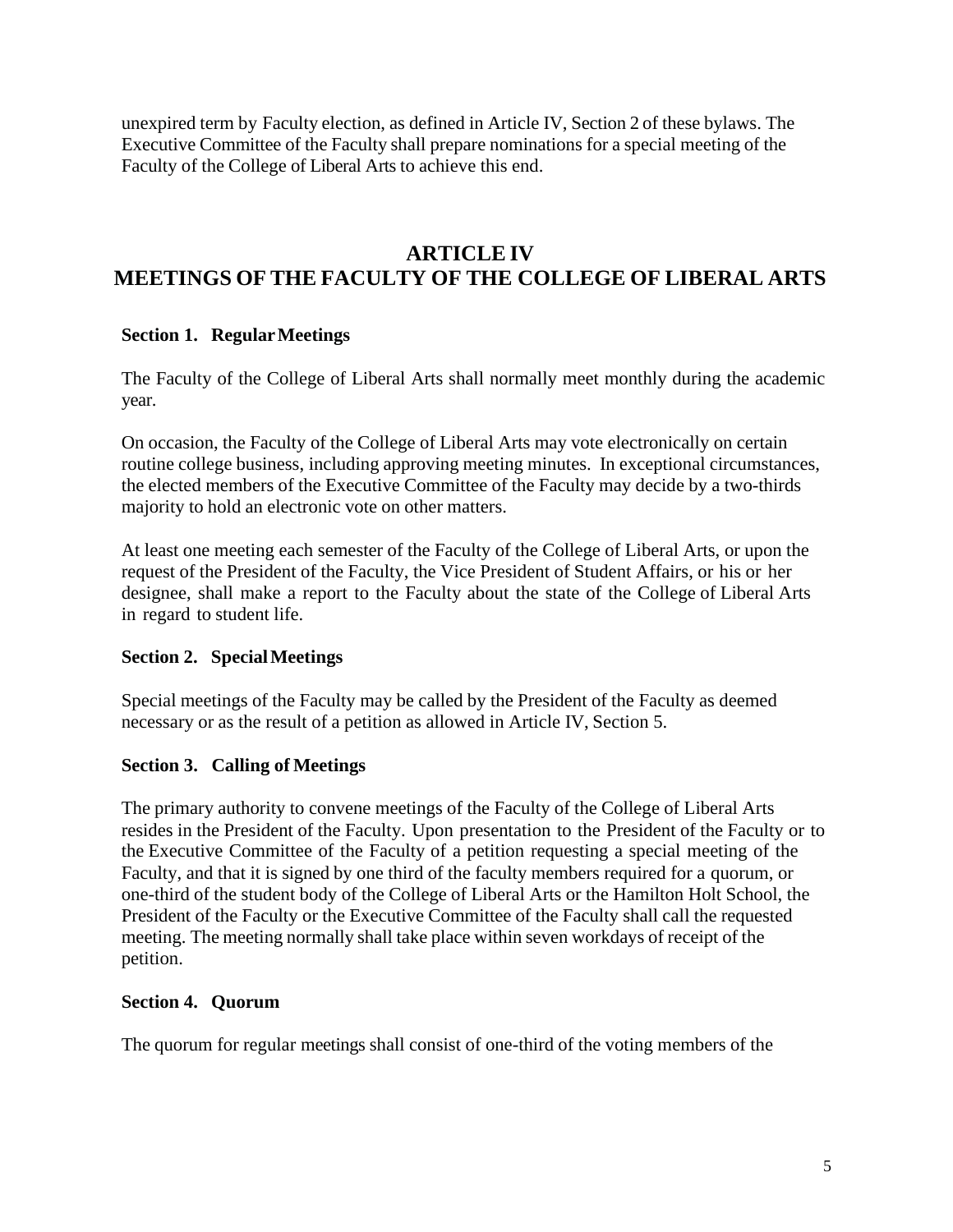Faculty of the College of Liberal Arts. The Dean of the Faculty shall supply this number to the President of the Faculty at the beginning of each academic year.

## **Section 5. Petitions of Review**

Upon presentation to the President of the Faculty of a petition of review signed by one third of the faculty members required for a quorum or one fifth of the student body any decision of the College administration which changes the letter or spirit of College policy must be submitted for review to a meeting of the Faculty of the College of Liberal Arts. Any student or faculty member may initiate such a petition. Notice of the petition and its contents shall be distributed to the faculty seven days prior to the meeting. If the faculty votes to oppose such a decision, the President of the College shall address the faculty on his or her resolution of the issue.

## **Section 6. Rules to Order**

Robert's Rules of Order, when not in conflict with these bylaws, shall be used as authority for the conduct of meetings of the Faculty of the College of Liberal Arts. The Faculty shall be served by a Parliamentarian, who shall be appointed for a two-year term by the Executive Committee of the Faculty from among the voting membership of the Faculty of the College of Liberal Arts. Records of the faculty's deliberations shall be approved by the faculty and published in the College archives.

## **ARTICLE V GOVERNANCE STRUCTURE**

## **Section 1. Governance Structure**

The Faculty has delegated certain of its responsibilities to the Executive Committee of the Faculty and to three standing committees. These bodies shall act on behalf of and report to the Faculty. The normal legislative process is from committee to Executive Committee to the Faculty. Service on standing committees is a professional duty of any faculty member selected.

## **Section 2. Elections**

For divisional representatives to governance committees of the College of Liberal Arts, the President of the Faculty shall solicit self-nominations and conduct an electronic vote within the divisions to determine these representatives. At-large faculty representatives shall be elected to the standing committees at the regular meeting of the Faculty in March, or in no case later than April. The Executive Committee of the Faculty prepares at-large nominations and publishes the slate at least seven days prior to election, but additional nominations may be tendered from the floor. The Executive Committee of the Faculty will nominate a slate of members at the rank of Full Professor to the All-Faculty Appeals Committee (two members,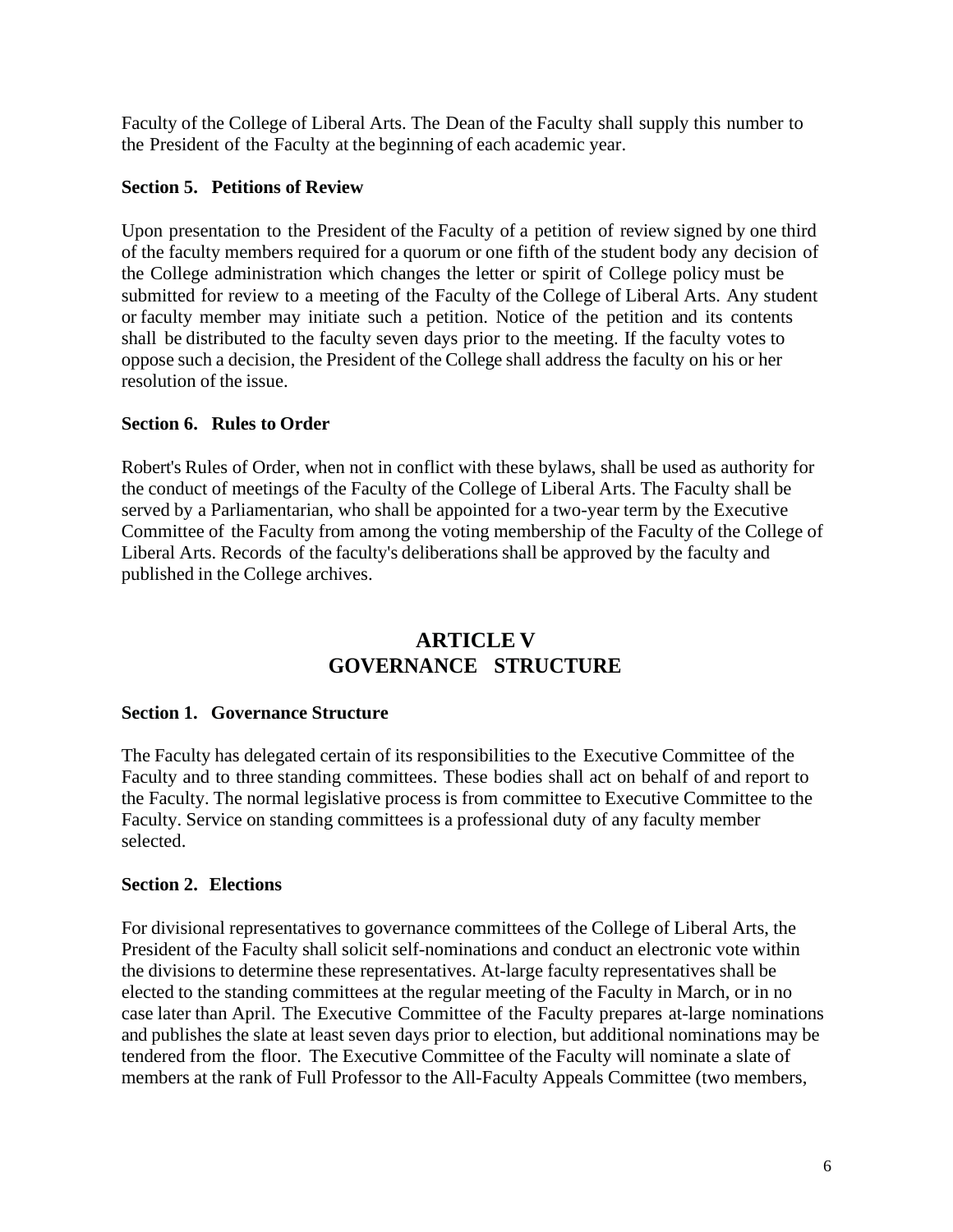two alternates) and the Faculty Evaluation Committee (FEC). Elections shall also be held for faculty membership to All-College advisory committees. All nominations require consent of the nominee.

## **Section 3. Vacancies**

Should unforeseen at-large vacancies occur, the Executive Committee of the Faculty nominates a replacement at least seven days prior to approval by the Faculty of the College of Liberal Arts. Such elections may be accomplished by electronic ballot or during a special meeting of the Faculty. Should unforeseen divisional vacancies occur, replacements shall be nominated and elected from within the divisions by electronic ballot distributed by the President of the Faculty. A majority of the electoral unit represented by any faculty committee member may recall the representative at anytime.

## **Section 4. Procedures**

The College of Liberal Arts divisions and their constituent units are:

**Expressive Arts:** Art and Art History, Music, and Theatre and Dance;

**Humanities:** English, Modern Languages and Literatures, Philosophy and Religion, and Critical Media and Cultural Studies;

**Science and Mathematics:** Biology, Chemistry, Environmental Studies, Mathematics and Computer Science, Psychology, and Physics;

**Social Sciences:** Anthropology, Economics, History, Political Science, and Sociology;

**Social Sciences (Applied):** Communication, Graduate Studies in Counseling, Education, Olin Library, and Health Professions;

**Business:** Business and Social Entrepreneurship

The President of the Faculty shall be a tenured member of the Faculty of the College of Liberal Arts. The Vice President/Secretary shall be a tenured or tenure-track member of the Faculty.

Unless otherwise specified in these bylaws, each faculty representative normally shall be elected for a two-year term of office that shall begin June 1. Terms of office shall be staggered. No faculty member shall serve more than two consecutive terms on any standing committee. No member of the Faculty shall serve concurrently on two standing committees.

The standing committees shall elect a chair and recording secretary from the faculty membership of their respective committees at their first meeting. The chair of each standing committee shall be a tenured member of the Faculty. The secretaries shall keep the minutes of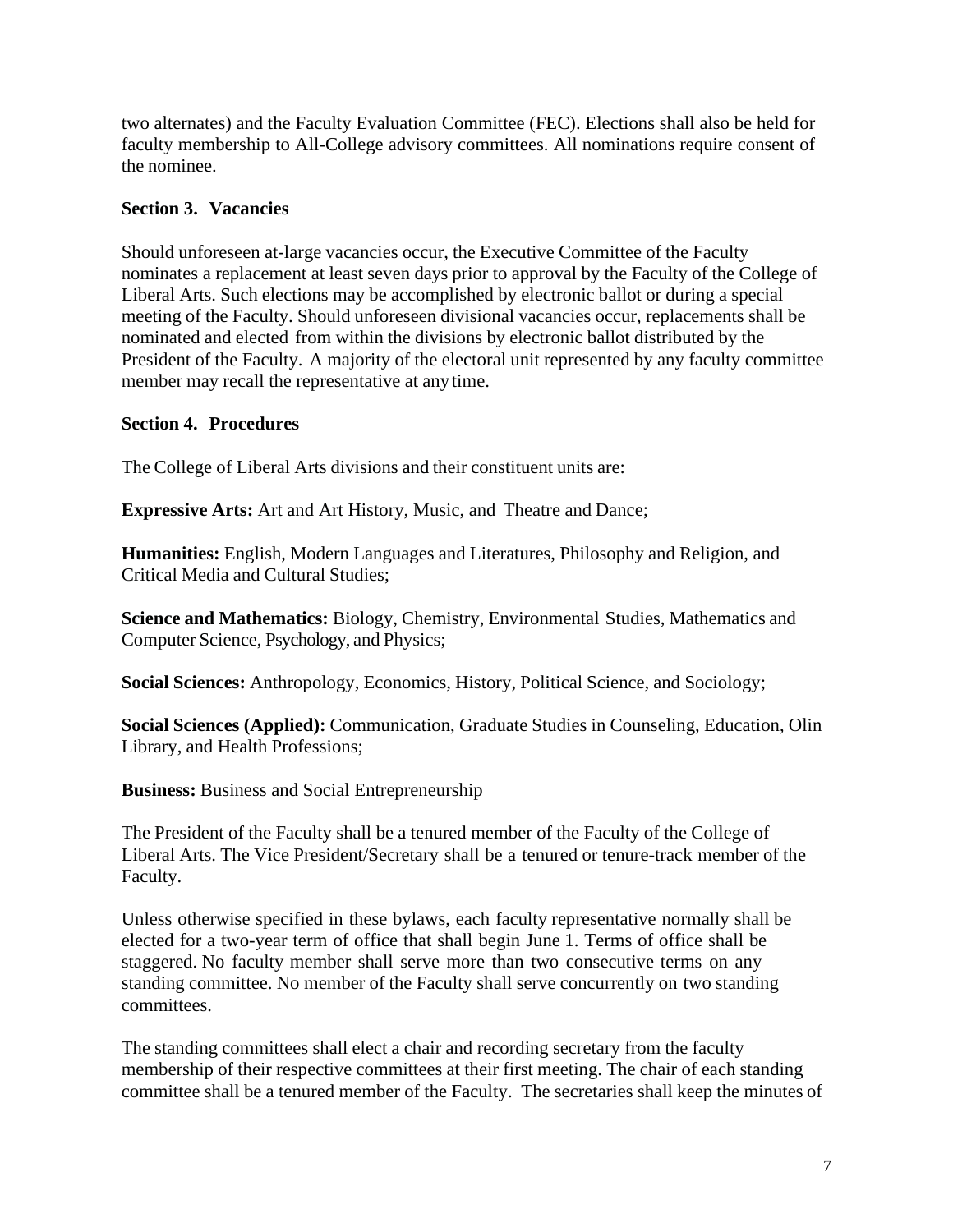each meeting and submit approved minutes to the College archives.

All standing committees shall meet at least monthly during the academic year. Division representatives to the Executive Committee shall hold division meetings at least twice per semester.

The chairs of standing committees and all-college committees usually will report the activities of their committees to each meeting of the Faculty, with a minimum of one report per semester, and are responsible for communicating the agendas, concerns, and work of their committees to the appropriate administrators in a timely and systematic fashion.

## **ARTICLE VI THE EXECUTIVECOMMITTEE OF THE FACULTY OF THE COLLEGE OF LIBERAL ARTS**

## **Section 1. Membership**

The Executive Committee of the Faculty is constituted of nine voting members and seven nonvoting members. Voting membership shall consist of the President of the Faculty, one faculty representative from each division of the College of Liberal Arts (elected by division), and the chairs of the Curriculum and Faculty Affairs Committees. The non-voting membership shall consist of the President of the Student Government Association, the President of the College, the Provost, the Dean of the Hamilton Holt School, the Dean of the Faculty, the Associate Dean of Academics, and the Parliamentarian of the Faculty.

## **Section 2. Responsibilities and Duties**

The Executive Committee of the Faculty has primary responsibility for the interpretation and annual review of the Bylaws of the Faculty of the College of Liberal Arts. The Committee sets the agenda for meetings of the Faculty. The Committee refers business to the appropriate standing committees; creates ad hoc committees; reviews proposed committee legislation and brings appropriate approved legislation to the Faculty or returns it to committee; and acts for the Faculty when a quorum cannot be assembled.

The Committee provides consultation, advice, and recommendations on matters such as existing programs, accreditations, resource needs (including new faculty), future directions, new academic programs, and new initiatives.

The Committee hears appeals of decisions by faculty governance committees, excluding those pertaining to promotion and tenure, grievances, and student appeals. The Committee reviews the charge and faculty membership of all advisory and All-College committees, including administrative search committees and meetings with the Board of Trustees.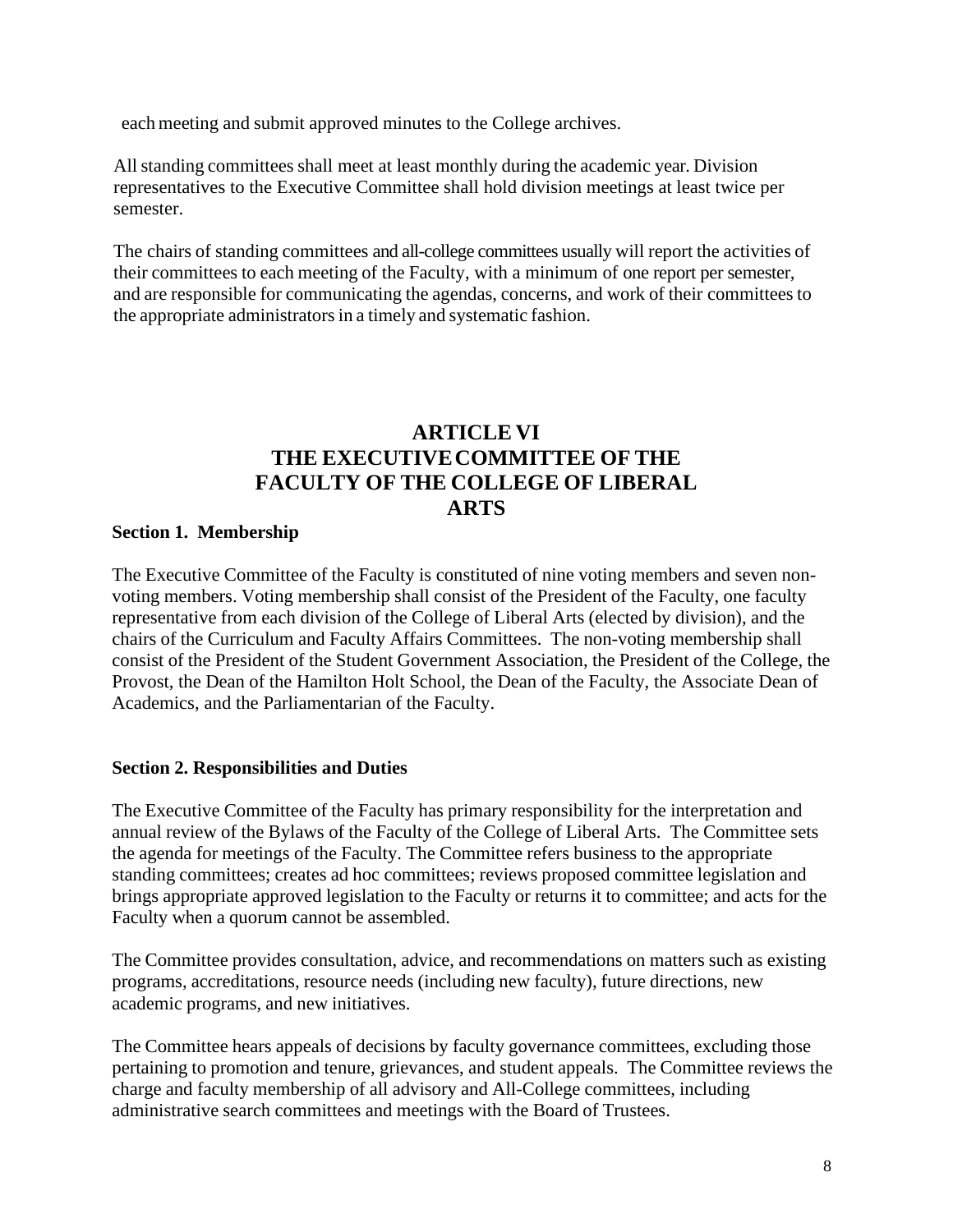## **ARTICLE VII STANDING COMMITTEES OF THEFACULTY OF THE COLLEGE OF LIBERAL ARTS**

## **Section 1. The Curriculum Committee (CC)**

## Responsibilities and Duties

The Curriculum Committee reviews and approves all policy matters concerning curriculum for all undergraduate and graduate academic programs (regular, summer session, and special programs, e.g. intersession), general education requirements, student academic standards and honors, academic advising, continuing and graduate education programs of Rollins College including the Hamilton Holt School, and all matters pertaining to academic schedules and calendars.

The Committee reviews departmental proposals for faculty lines with supporting information from the Dean of the Faculty and offers comment to the Dean of the Faculty and departments with a period of optional revision. The Executive Committee of the Faculty makes the final recommendations to the Dean of the Faculty and Provost about line allocation.

The Committee monitors the alignment of staffing and enrollment within and across departments and ensures that academic policies are clearly and unambiguously stated and consistent with the mission of the College.

## Membership

The Curriculum Committee is constituted of eleven voting members and three non-voting members. The voting membership shall be one faculty representative from each division of the College of Liberal Arts (elected by division), four faculty representatives elected by the Faculty at-large, and one student selected by the Student Government Association. The non-voting membership includes the Dean of the Faculty, or their designee; the Dean of the Hamilton Holt School, or their designee; and the Registrar.

## **Section 2. Faculty Affairs Committee (FAC**)

#### Responsibilities and Duties

The Faculty Affairs Committee has primary authority and responsibility in all policy matters dealing with the professional welfare of the Faculty. The Committee reviews and revises all proposed changes to the bylaws and consults with the administration and provides advice on issues related to compensation, budget, and other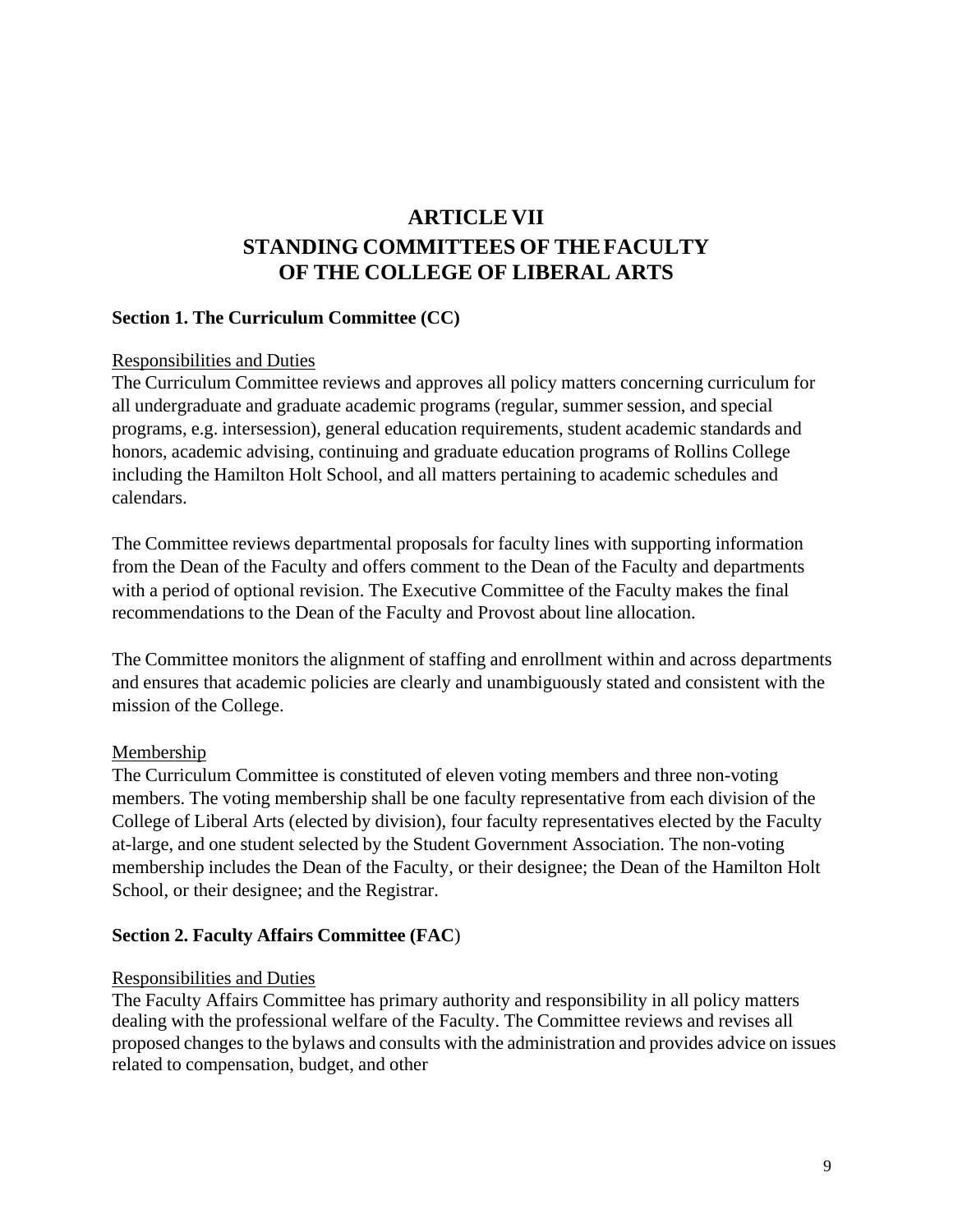financial matters of the College of Liberal Arts.

## Membership

Membership of the Faculty Affairs Committee consists of nine voting members and one nonvoting member. The voting membership shall be one faculty representative from each division of the College of Liberal Arts (elected by division) and three faculty representatives elected by the Faculty at-large. The non-voting membership includes the Dean of the Faculty.

## Meetings

The meetings of the Faculty Affairs Committee are open to any member of the Faculty.

## **Section 3. Faculty Research and Development Committee (FRDC)**

## Responsibilities and Duties

The Faculty Research and Development Committee reviews most internal grant allocations for the

Faculty of the College of Liberal Arts and makes recommendations of these grant awards to the appropriate administrator. Grants to be reviewed by the Faculty Research and Development Committee include, but are not limited to, grants supporting teaching and research, including FYRST grants, Critchfield, Ashforth, Cornell Research, Individual Development, FITI, OER, and Course Development grants. Proposals for the Student-Faculty Collaborative Scholarship program will also be evaluated by this committee. A representative from the Faculty Research and Development Committee will join the Global Initiatives Committee for their review of the Rollins Internationalization Grants (RIG). This committee oversees and makes necessary revisions to grant proposal forms and receives and reviews mid-year and final grant reports submitted by faculty grant recipients.

## Membership

Membership of the Faculty Research and Development Committee consists of seven voting members and three nonvoting members. The voting membership shall be one faculty representative from each division of the College of Liberal Arts (elected by division) and one faculty representative elected by the Faculty at-large. The non-voting membership includes the Dean of the Faculty, the Director of the Endeavor Center, and the Director of Grants and Sponsored Research.

## Meetings

The meetings of the Faculty Research and Development Committee are only open to the Faculty when the meeting agenda is not the review or allocation of grants.

## **Section 4. Eligibility**

Notwithstanding anything contained in these bylaws to the contrary, faculty members who serve on any standing committee of the Faculty must be tenured or on official tenure track in the College of Liberal Arts.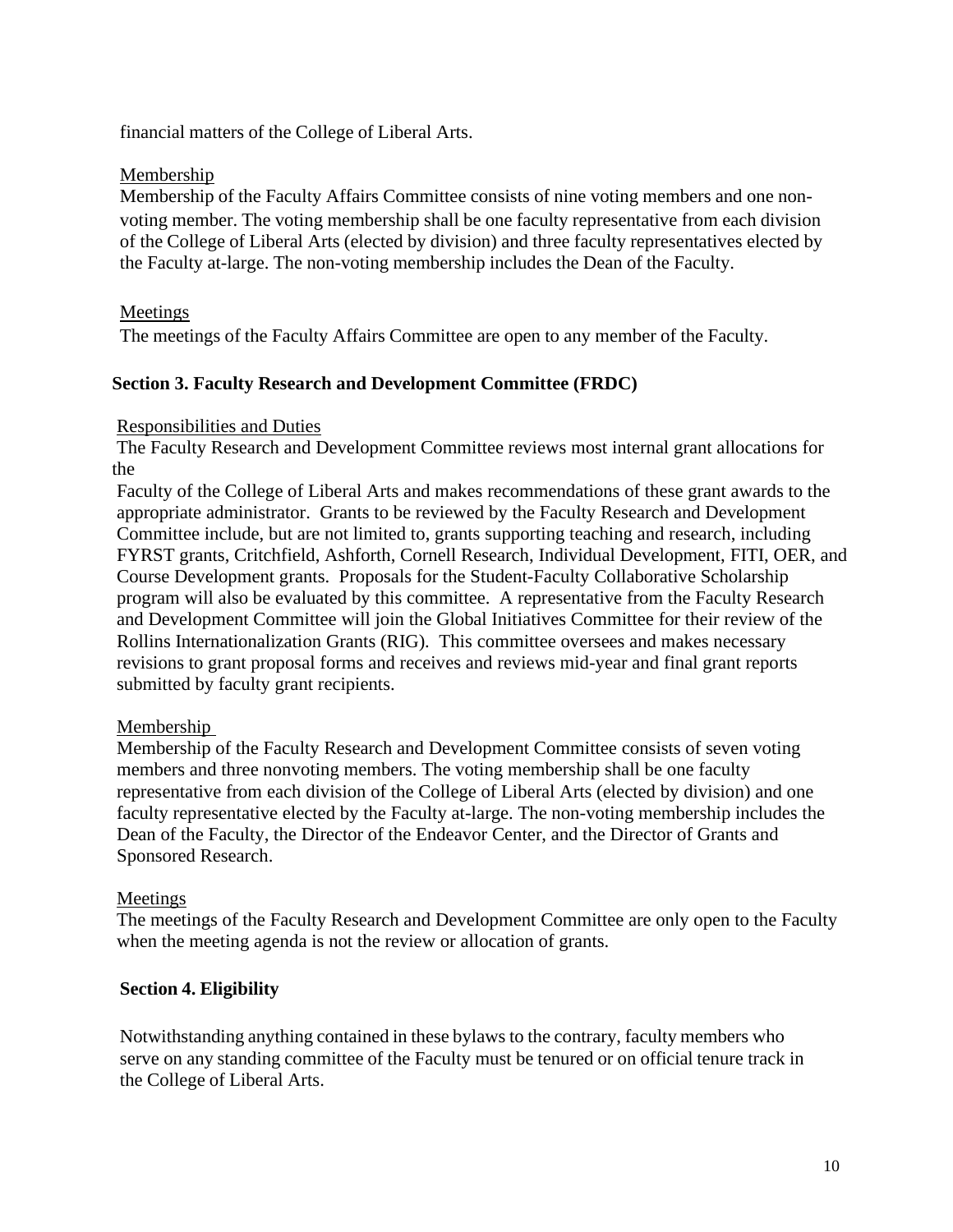## **ARTICLE VIII FACULTYAPPOINTMENTSANDEVALUATIONS**

## **A. FACULTY APPOINTMENTS**

Faculty members shall be appointed to and reviewed by a single academic department, but teaching and service responsibilities may be distributed among different programs. In such cases, more than one Dean may be involved in the evaluation of a candidate, and so all statements in Article VIII pertaining to a Dean or Dean of the Faculty should be interpreted as applying to "Deans" when this is the case. Likewise, in programs headed by a Director rather than a Dean, all statements in Article VIII pertaining to a Dean should be interpreted as applying to a "Director." All reports and recommendations and any responses by candidates will be in writing. Recommendations regarding candidacy for tenure or promotion must clearly support or not support the candidate. Notices of reappointments and non- reappointments are the responsibility of the President and will be in writing. These letters are sent out by the Provost on behalf of the President.

## **Section 1. NewAppointments**

No tenure-track appointment may last beyond seven years without the faculty member being granted tenure, with the exception of faculty members on parental leave for childbirth or adoption who accept an extension in accordance with Rollins College Policy. Faculty beginning the tenure track between Fall 2015 through Fall 2020, may, by no later than June 30 of the year prior to their tenure review year, declare in writing to the Dean of the Faculty that they wish a one-year extension of their tenure clock. The extension will convert the faculty member's fifth year on the tenure track to one non-counting year. The timeline for pre-tenure evaluation and course release in years one through four is unchanged. This provision automatically expires once these faculty have been accommodated, as described in this bylaw. No visiting faculty appointment may last beyond six consecutive years. Initial appointments of tenure- track faculty shall normally be for a two- year period. All faculty appointments shall be made by the President with the advice of the Provost, who may act as the President's agent, and the Dean of the Faculty.

All tenure-track appointments will be made as the result of national searches. The department to which the candidate will be appointed will usually conduct the search. Search committees shall have one faculty member from outside the department who will be appointed by the Dean of the Faculty in consultation with the department. The appointee will be a voting member of the search committee. The recruitment and selection of candidates for faculty appointments will conform with the equal employment opportunity and affirmative action policies of theCollege.

The Dean of the Faculty shall not recommend the appointment of anyone of whom a majority of the voting tenured and tenure-track members of the appointee's department does not approve.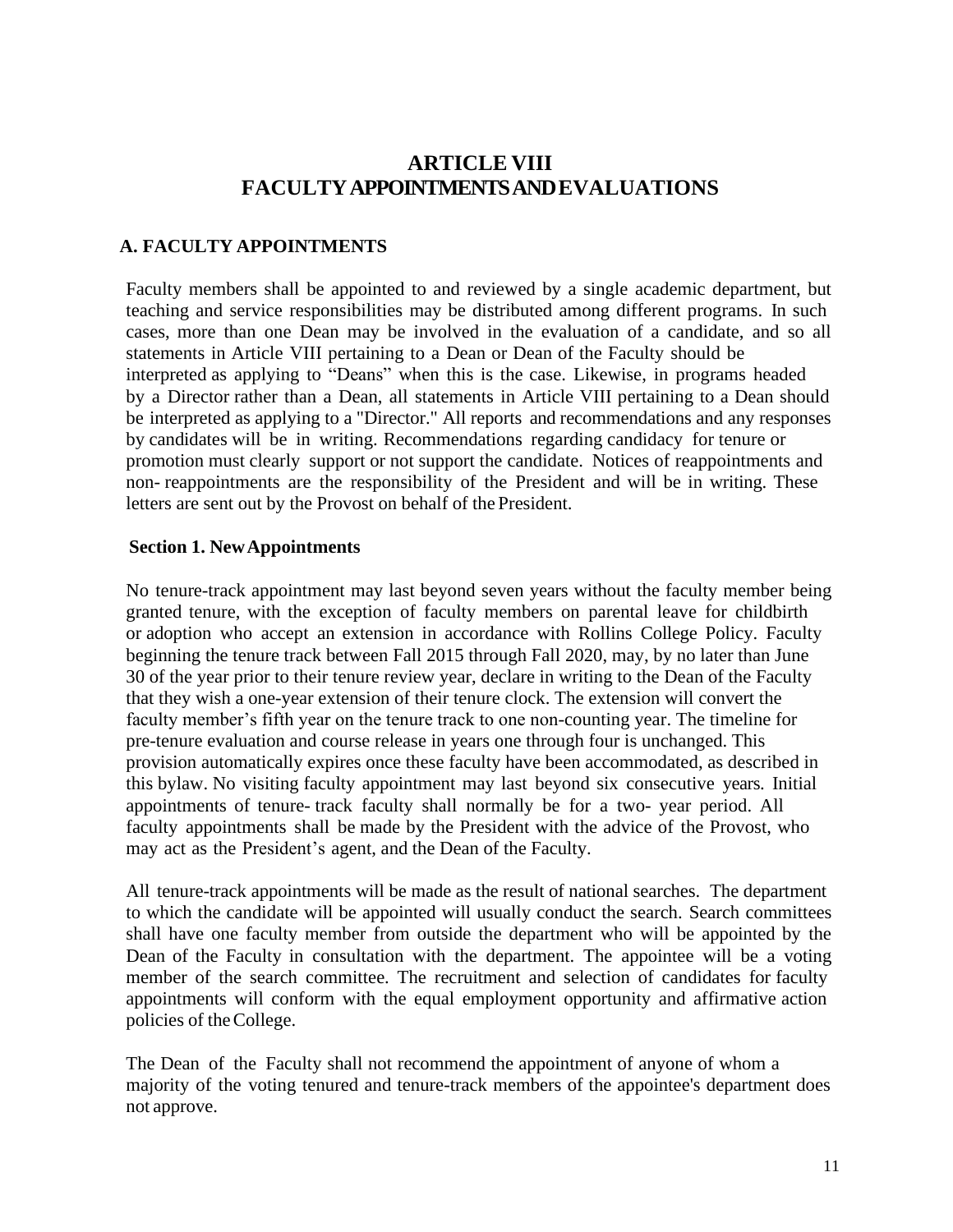While faculty members are not normally hired with tenure, this option is permitted in the special circumstance of appointment to endowed chairs. In such a case, the candidate must possess the rank of Associate or Full Professor at the previous institution and already have been granted tenure at that institution.

If the endowed chair is in a specific discipline, a search committee will be formed within the appropriate department with representation from at least one other department appointed by the Dean of the Faculty. The committee will set out the criteria necessary for a successful candidate to the position. If the chair is not department based, the Dean of the Faculty will appoint a search committee consisting of representatives from relevant departments and programs.

When the search committee has reached a final decision, it will send a letter of recommendation to the Faculty Evaluation Committee (as defined below). The search committee and the FEC, in assessing the merit of the candidate, along with the usual evaluation of research and service, will give special consideration to teaching quality in their evaluation. The FEC will examine the credentials of the candidate and will give the Dean of the Faculty its approval or disapproval of the recommendation of the search committee, based on a stringent evaluation of the candidate against the tenure guidelines of the department or program. The Dean of the Faculty will then pass along to the Provost his or her recommendation as well as the recommendation from the FEC. The Provost in turn will make a recommendation to the President, who then makes the final decision on the appointment.

## **Section 2. Reappointments**

Reappointments normally occur annually after the initial appointment. However, a department or program may recommend reappointment contracts of two or three years, subject to the concurrence of the Dean of the Faculty. All appointments and reappointments made during a faculty member's probationary period are terminal appointments for not more than three years. Visiting appointments are for not more than three years.

Reappointment evaluations are conducted by the Candidate Evaluation Committee (CEC), as defined below. Reappointments shall be made by the President only with the approval of the CEC and a majority of the tenured and tenure-track members of the department, after review by the Dean of the Faculty and the Provost.

In the case of a renewable one-year academic year appointment, notice of non-reappointment must be sent in writing to the candidate not later than March 1. In case of a two-year academic appointment, a written notice of non-reappointment must be sent to the candidate not later than December 15. If a one-year appointment is terminated during an academic year, the candidate must be notified in writing at least three months in advance of its termination. If a two-year appointment is terminated, the candidate must be notified in writing at least six months in advance of its termination. After two or more years of service, notice of non-reappointment must be given not later than twelve months before the expiration of the appointment.

#### **B. CRITERIA FOR FACULTY EVALUATION**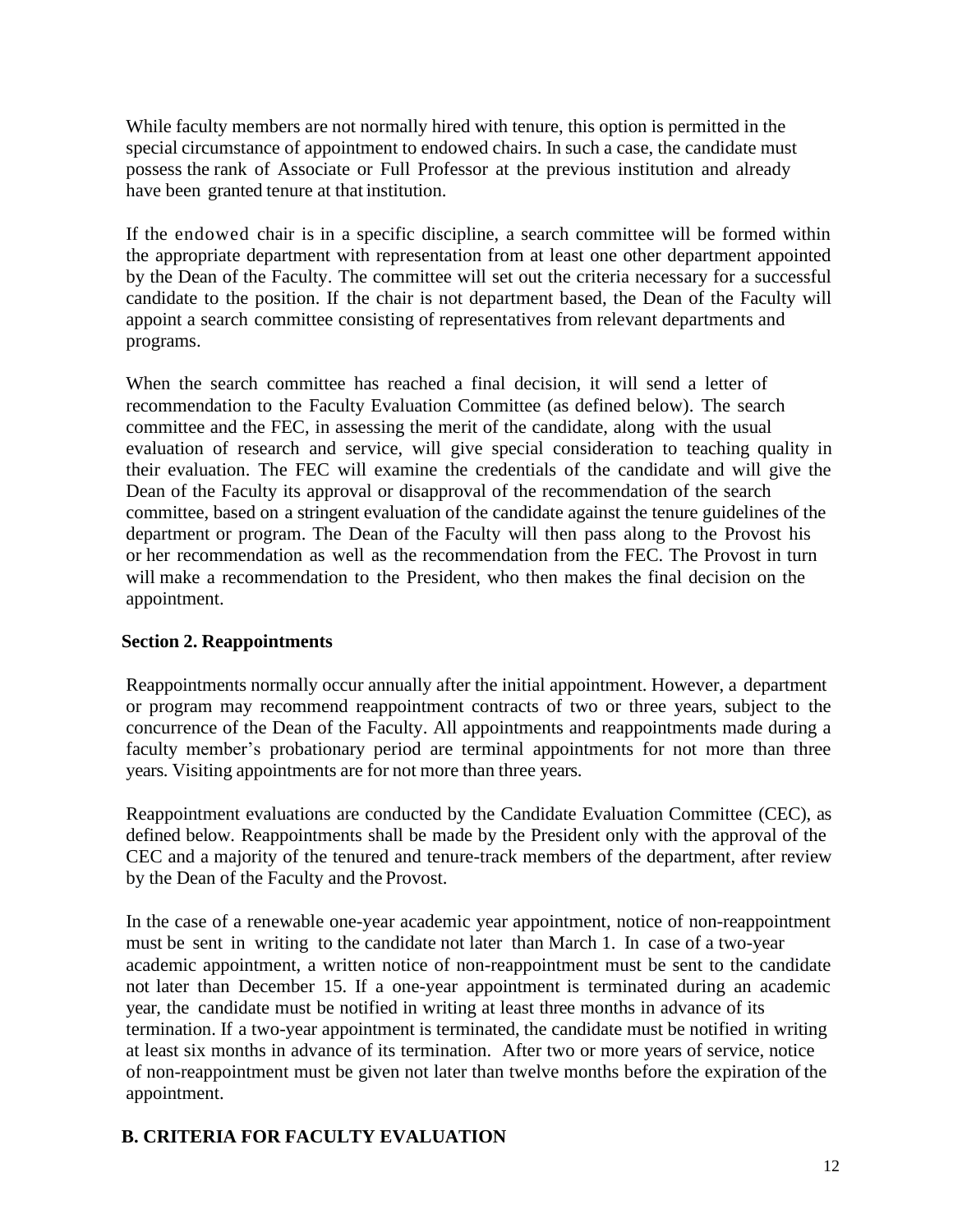#### **Section 1. General Criteria**

The education of students is the primary mission of Rollins College. To that end the role of the Faculty involves teaching, research and scholarship, and service as interrelated components that serve this mission. Rollins values teaching excellence above all. We see scholarship and service as concomitant to good teaching. We expect candidates for tenure and promotion to demonstrate scholarly interests and give evidence of an active scholarly life. We expect candidates for tenure and promotion to engage in service within the College and to demonstrate how service outside the College is connected to the mission of the College.

We expect candidates to make a case for tenure and promotion. Tenure and promotion represent recognition by the College community that a faculty member has met Rollins' standards for membership and achievement. We expect every faculty member to adhere to professional standards, as well as to demonstrate the commitment to rational dialogue that is required for cooperative relations among colleagues and the promotion of knowledge and understanding among students. To receive tenure and promotion, the candidate must demonstrate that he or she has contributed, and will continue to contribute, to the College's educational mission and goals in spirit as well as substance. In making the case for tenure and promotion, the candidate should address the followingcategories:

*Teaching*: Rollins College expects the candidate to demonstrate both high competence in their field(s) and the ability to convey knowledge of their field to students. While we recognize the legitimacy of a wide variety of teaching methods, the candidate must be able to organize coherent and useful courses, stimulate student thought, challenge student assumptions, and establish a realistic but demanding set of expectations. Means of evaluation in this area include course evaluations, classroom visits, review of course syllabi, writing or conversations with colleagues about their performance, and evidence of effective communication skills. Evaluation of the quality of teaching need not be limited to on-load courses but can include student advising and over-load teaching. The candidate must demonstrate excellence as a teacher to merit tenure or promotion.

*Research and Scholarship*. We expect the candidate to demonstrate scholarly accomplishment, as well as ongoing intellectual activity directed toward making a contribution to his or her fields(s) and/or toward the extension or deepening of intellectual competence. We recognize the value not only of scholarship in a particular academic discipline, but also of inter-disciplinary scholarship and pedagogical research. Accomplishments in this area may be demonstrated, as appropriate, by the following: scholarly writings submitted for review by one's peers and accepted for publication, presentation of papers at professional meetings, creation of art or performance, serving as a session organizer or discussant at professional conferences, participation in scholarly activities such as seminars in which written scholarly work is required, service as a referee or reviewer for professional journals and/or publishers or professional conferences, invited lectures and performances, the receipt of grants or fellowships from which scholarly writing is expected, public performance, and the publication of journal articles or books. These activities must represent a pattern of professional development, suggesting intellectual and scholarly life that will continue after the awarding of tenure or promotion.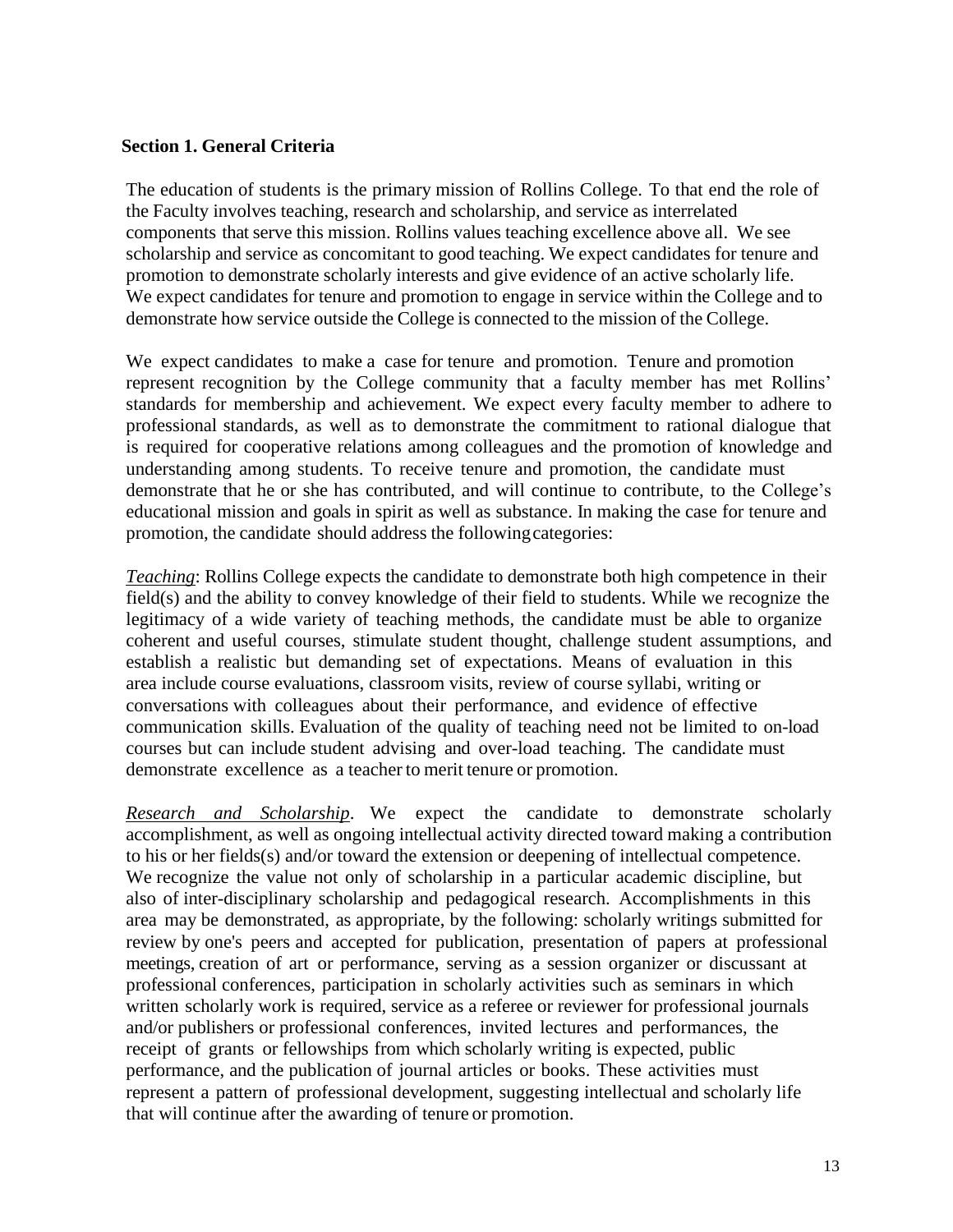These requirements are the same for tenure and promotion, except that the College has higher expectations for candidates for promotion to Professor. Given the time that normally elapses before a candidate can apply for promotion to Professor, he or she must be able to demonstrate a stronger record of scholarly accomplishment to merit promotion.

*College Service*: We expect every faculty member to make a contribution to the College community beyond the classroom and beyond his or her research efforts. Contribution to the College community beyond the classroom should include, for example, such services as participation in College committees (including search committees), participation in faculty governance committees, participation in ad hoc committees, involvement in student activities, effectiveness and cooperation in departmental and inter-departmental programs, active and effective participation in the cultural and intellectual life of the College, and service in the outside community. Development of academic, curricular, and other programs that enrich the life of the College can weigh heavily in considering a candidate's College service.

The commitment to advising (students, organizations, programs) can also be seriously considered in evaluating a candidate's College service. Student advising includes not only accepting a reasonable number of advisees, consistent with the candidate's other responsibilities, and making oneself available to students outside of the class on a regular basis, but also interacting with students outside of class regarding issues and interests in the courses a candidate teaches and discussing with advisees their overall academic program, course selection, and career concerns.

Service to the College can take many forms, and Rollins recognizes the variety of contributions made by individual faculty members that contribute to the mission of the College.

## **Section 2. Departmental Criteria**

Each department, with the concurrence of the Faculty Evaluation Committee, shall determine how the above criteria shall be defined and applied for faculty evaluations in particular academic disciplines, providing to the FEC explicit standards for teaching, scholarship, and service for tenure and promotion to Associate Professor and Professor, including standards specific to the discipline. The department shall provide a rationale in support of their standards. The department must reevaluate and resubmit these criteria to the FEC every five years, or earlier if the criteria have been revised. Any department with a candidate for tenure will use the set of criteria in effect at the time of the candidate's hiring, unless the candidate chooses to use the most recent criteria at the time they take effect. In all other cases, the set of criteria in effect three years prior to the candidate's evaluation will be used, unless the candidate chooses to use the most recent criteria at the time they take effect.

#### **Section 3. Specific Criteria for Reappointment and Promotion**

No reappointment or promotion, except as provided below for instructors who receive the terminal degree, is to be regarded as automatic, but must be earned by merit as demonstrated by all applicable activities. Promotions in rank shall be made in accord with the general criteria of the College and the specific criteria described below. They will go into effect September 1 following the evaluation proceedings.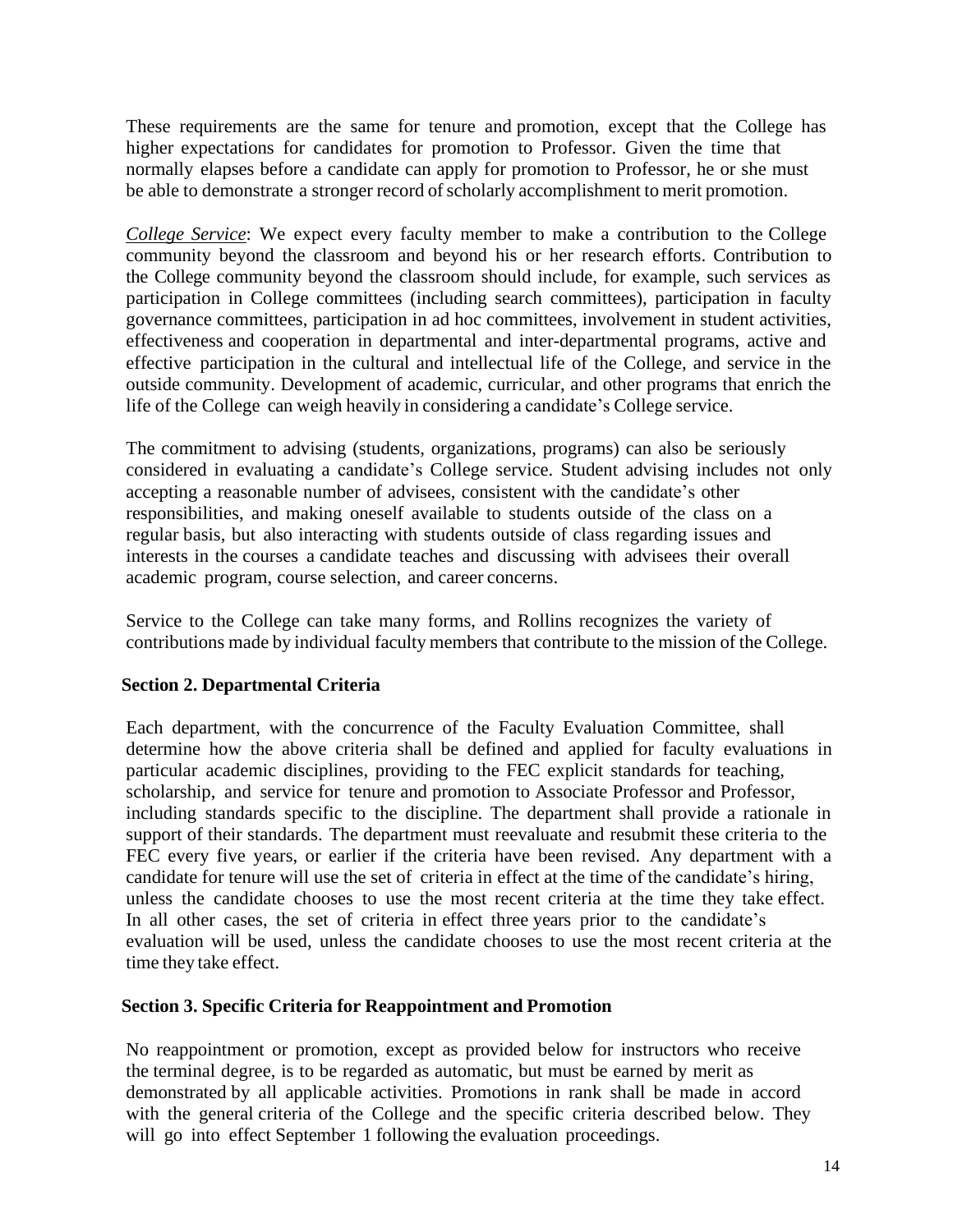*Reappointment*: Criteria for reappointment shall be the same as those for tenure and promotion, with the understanding that the candidate is evaluated for the promise of excellence in teaching, research and scholarship, and College service.

*Promotion to Assistant Professor*: For persons employed at the initial rank of instructor pending attainment of the terminal degree, promotion to the rank of Assistant Professor will be automatic and take effect upon official confirmation of their receiving the terminal degree.

Instructors who have not received the doctorate or the terminal degree in the appropriate field may be promoted to Assistant Professor only if the majority of the Candidate Evaluation Committee and the Dean of the Faculty conclude that all criteria for reappointment have been met and that the individual's continued employment is justified by exceptional conditions, such as: the individual's contribution to the College has been outstanding, and if applicable, progress on the terminal degree is significant enough so that this degree will be awarded within a year.

No candidate without the terminal degree will be promoted without the approval of a majority of those on the Candidate EvaluationCommittee.

*Promotion to Associate Professor*: Persons holding the rank of Assistant Professor may be promoted to the rank of Associate Professor upon and not before the award of tenure.

*Promotion to Professor*: Faculty members with the terminal degree in the appropriate field holding the rank of Associate Professor may be awarded promotion to Professor, after a minimum of five years full time experience at the rank of Associate Professor, of which at least three years have been at this institution. The Board of Trustees, upon recommendation by the President, may waive this minimum duration, but only in exceptional circumstances. The delineation of these circumstances will be determined by each Candidate Evaluation Committee in consultation with the Faculty Evaluation Committee and the Dean of the Faculty.

For promotion to the rank of Professor, the individual must receive the positive recommendation of a majority of the Candidate Evaluation Committee. The Provost will make a separate report and recommendation to the President. Promotions to the rank of Professor shall be made by the Board of Trustees and upon the recommendation of the President.

## **C. PROCEDURES FOR ANNUAL REVIEW OF UNTENURED FACULTY**

The Candidate Evaluation Committee (CEC) (formed by December 1) will conduct annual evaluations of all tenure-track faculty. The candidate will submit materials for review, including a professional assessment statement, to the CEC by January 1(January 19 for AY2020-2021). The evaluation will be documented in a report addressed to the Dean of the Faculty and placed in the candidate's permanent file by February 15. The report should include an analysis and evaluation of the candidate's progress toward tenure, based on the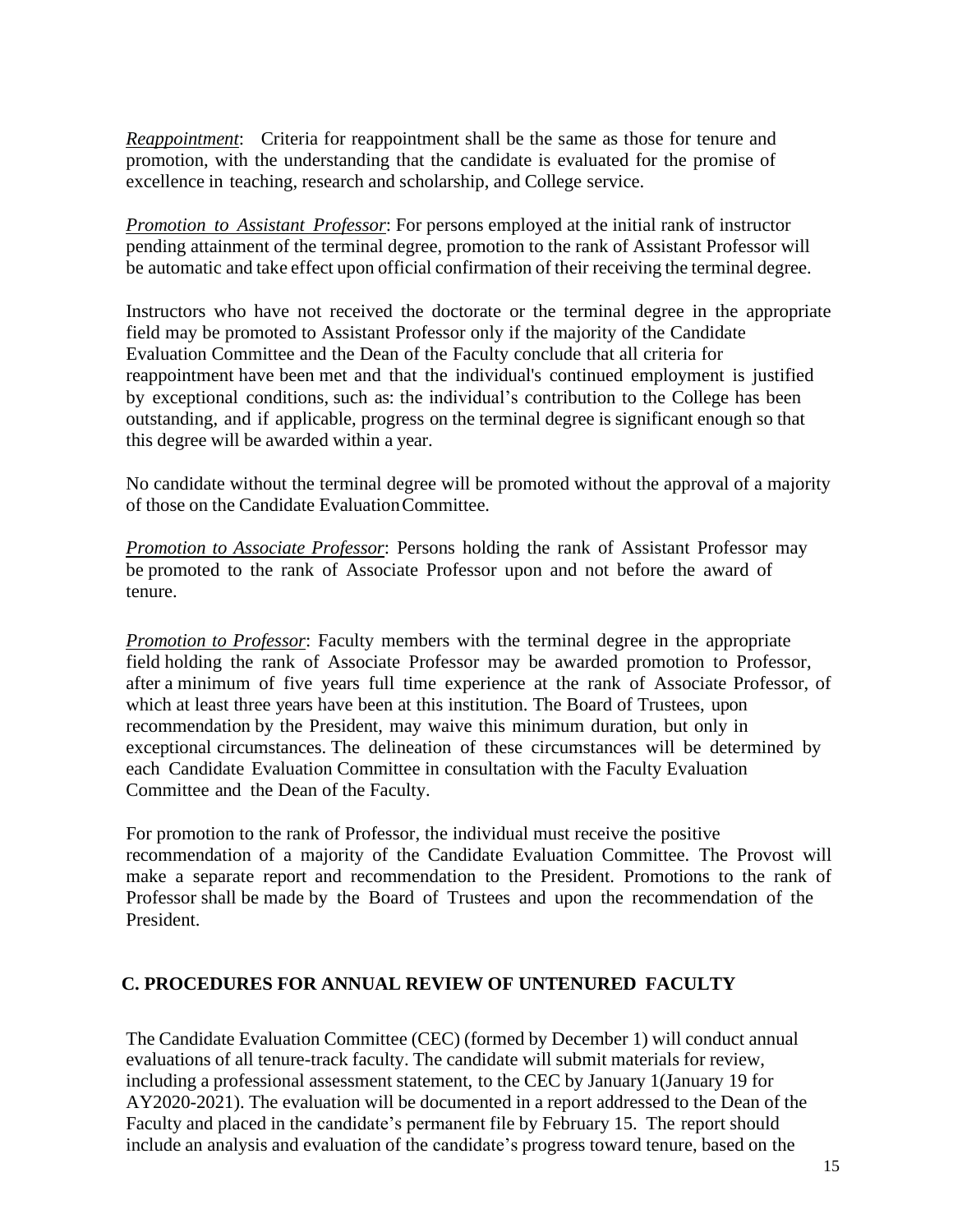criteria set forth in the bylaws and in individual departmental criteria.

These annual evaluations are to be conducted for every year in which neither a tenure evaluation nor a comprehensive mid-course evaluation takes place.

Departmental evaluations are to be conducted every year for Visiting Professors of any rank. The evaluation will be documented in a report and placed in the faculty member's departmental file by February 15. The report should include an analysis and evaluation of the faculty member's accomplishments in meeting department and College expectations.

## **D. PROCEDURES FOR POST-TENURE EVALUATIONS**

The CEC, with the support of the Dean of the Faculty, is charged with the responsibility of encouraging improved teaching and professional development for all members of the Faculty. Tenured faculty will normally be evaluated every seven years, two years before their eligibility for a sabbatical. Exceptions may be recommended by the Dean of the Faculty, with the approval of the Faculty Affairs Committee.

While the primary purpose of continued assessment is to promote improved teaching and professional development, it also assists tenured faculty in the identification of strengths and correction of any deficiencies. Should the CEC or the Dean of the Faculty detect deficiencies which are particularly significant, the evaluation proceedings may be initiated at any time.

The faculty member's professional assessment statements play a primary role in these sevenyear evaluations. The faculty member creates a professional assessment statement called the Faculty Development Plan. This plan, with supporting documents, goes to the members of the CEC to review by January 1. The CEC then meets with the faculty member to discuss the professional assessment statement and writes a brief letter of evaluation in response to it, noting their developmental assessment of the faculty member and how the plans fit into the department's goals. This letter is sent to the Dean of the Faculty by April 15 of the penultimate year before the faculty member is eligible for asabbatical.

Deans play a central role in providing ongoing encouragement and support for faculty efforts at professional development. The Dean of the Faculty meets with the faculty member separately to discuss the professional assessment statement, and supporting documents, and the letter of the CEC. The Dean of the Faculty then writes a brief letter of evaluation, stating points of concurrence or disagreement. The faculty member receives a copy of this letter by August 15 of the evaluation year.

Both letters, along with the Faculty Development Plan, and other supporting materials, are placed in a file for the faculty member that is kept in the office of the Dean of the Faculty. While a faculty member has reasonable latitude for changes of professional direction, this file is then used in decisions about release time, requests for funding, and merit awards.

Timeline for Annual and Post-Tenure Review: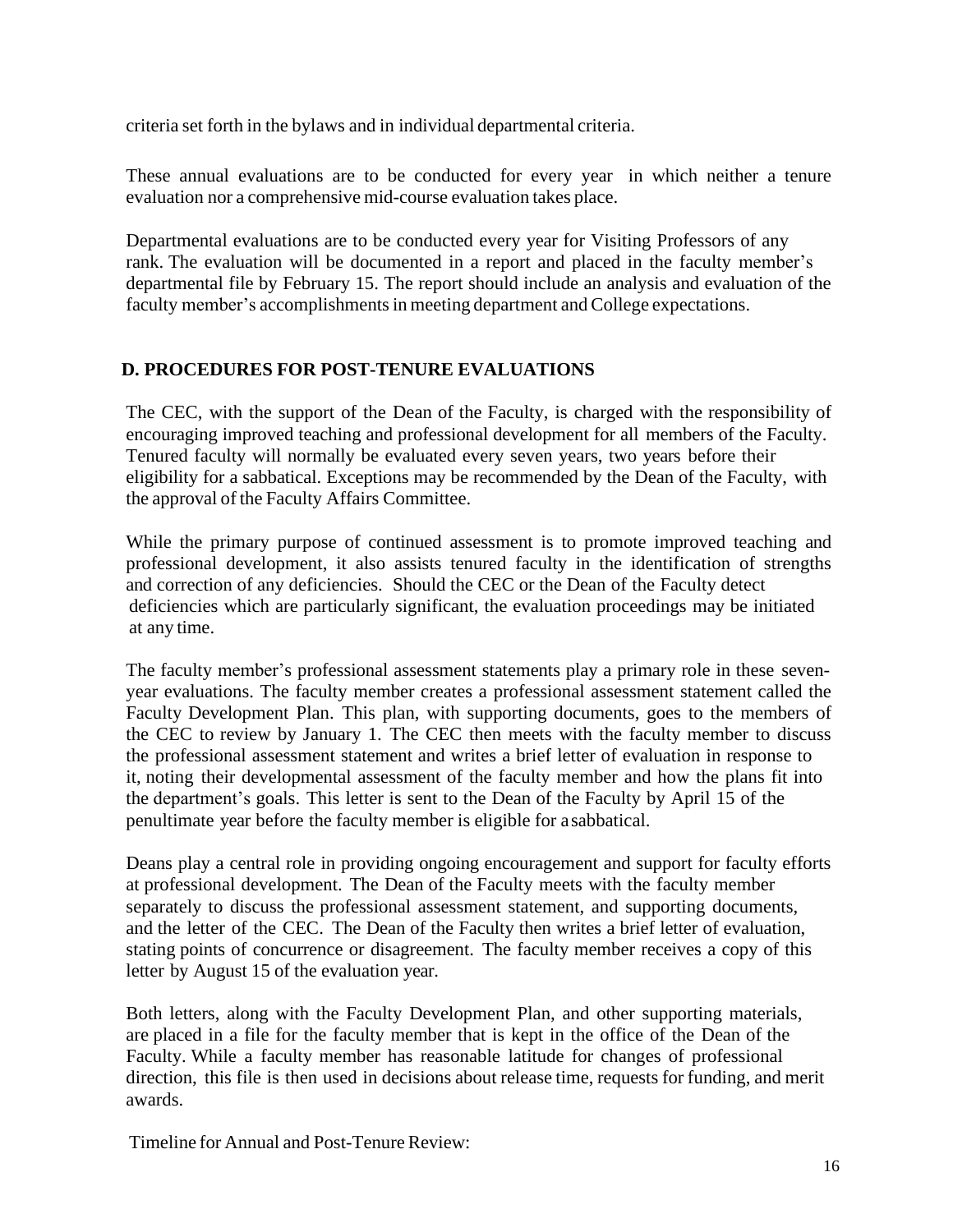|                                                                         | Annual                                             | Post-Tenure                                       |
|-------------------------------------------------------------------------|----------------------------------------------------|---------------------------------------------------|
| Notification by Dean's office of eligibility                            | N/A                                                | April 15                                          |
| CEC formed by:                                                          | December 1                                         | December 1                                        |
| Candidate materials submitted to CEC and (post-tenure<br>only) the Dean | January 1<br>(January 19)<br>for AY 2020-<br>2021) | January 1<br>(January 19 for<br>AY 2020-<br>2021) |
| CEC's letter to Dean and candidate by:                                  | February 15                                        | April 15                                          |
| Dean's letter to candidate and CEC by:                                  | N/A                                                | August 15                                         |

## **E. PROCEDURES FOR MID-COURSE, TENURE, AND PROMOTION REVIEWS**

## **Section 1. Candidate Evaluation Committee Structure and Evaluation**

## **a. Membership**

The chair of the department to which the candidate has been appointed, in consultation with members of that department, shall select a Candidate Evaluation Committee by May 15 prior to the academic year in which the evaluation takes place. The CEC normally consists of the Chair of the department (unless the Chair is being evaluated) and a minimum of two additional tenured members of the department who are selected by a majority of all fulltime tenured or tenure-track members of the department, without excluding tenured members who wish to serve. In addition, a member of the FEC serves as an ex officio (non-voting) member when the candidate is being evaluated for tenure or promotion. If two additional tenured members of the department are unavailable, non-tenured tenure-track members may be appointed. If non-tenured tenure-track members are unwilling or unavailable to serve, the department Chair, with the advice of the candidate and the approval of the CEC, will select tenured members from outside the department to serve on the CEC. If the department Chair is the candidate being evaluated, another member of the department shall be selected as CEC chair. The chair of the CEC will notify the FEC, the Dean of the Faculty, and the candidate of the members of the CEC by June 1.

For candidates with teaching or service responsibilities in more than one department or program, the CEC, with the advice of the candidate, will add to the CEC one more tenured faculty member, or non-tenured faculty member, if a tenured faculty member is unavailable. This faculty member should have greater familiarity with the work of the candidate outside the department to which the candidate was appointed. If such a faculty member is unavailable, the Dean of the Faculty will select a tenured faculty member to serve on the CEC.

## **b. Collection of Materials Required for Review**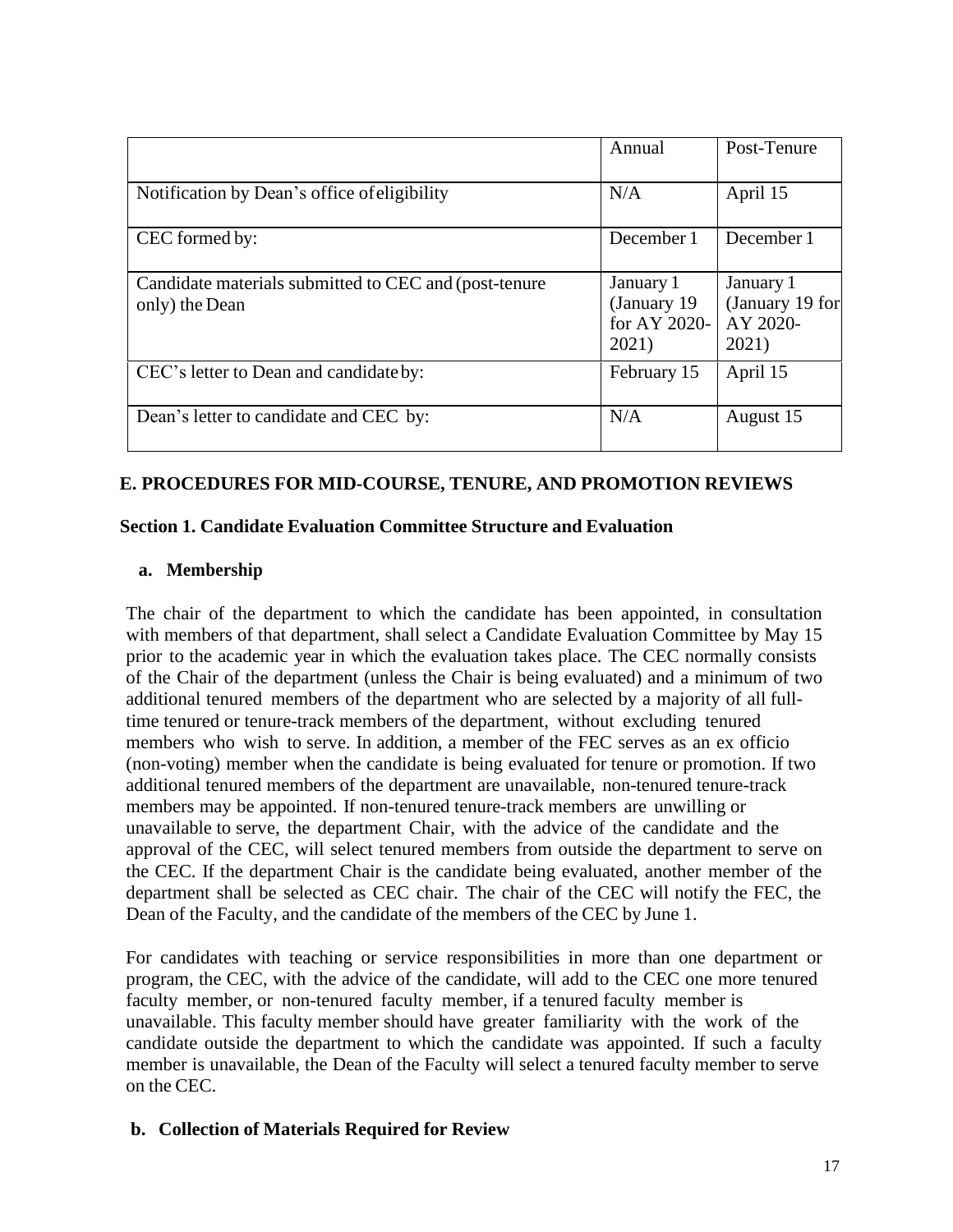In addition to the materials submitted by the candidate, as outlined below, the Chair of the CEC has the responsibility for collecting materials required for the evaluation, including letters from tenured members of the department and/or department letters signed by the tenured members of the department, and student evaluations, and making them available electronically for members of the CEC, FEC, and the Dean of the Faculty.

At the candidate's request, for the assessment of the candidate's scholarship, two peer evaluators from institutions other than Rollins will be selected by the Chair of the CEC and the Dean of the Faculty from a list submitted by the candidate. The Chair then contacts the peer evaluators and requests their evaluation of the candidate's scholarship. The candidate's request must be made in writing to both the Dean of the Faculty and the Chair of the CEC by June 15.

## **c. Review by Candidate Evaluation Committee**

After each member of the CEC has reviewed the candidate's file, the CEC meets with the candidate to discuss the activities addressed in the file. Issues that the CEC considered relevant to the evaluation that might not have been addressed by the candidate are also raised here. The CEC then approves a report and recommendation written by the Chair. The report and recommendation records the vote of the CEC. The report and recommendation are sent electronically to the candidate, the Dean of the Faculty, and the FEC.

If the CEC makes a positive recommendation, it gives reasons for its recommendation in the report. In the cases of a recommendation against awarding tenure or promotion, the CEC gives reasons for its conclusion. No candidate is tenured or promoted without the approval of a majority of the CEC. The candidate is given a copy of the report and recommendation, and has the opportunity to respond in writing, within one week, sending their response to all of the appropriate entities in the

process.

## **Section 2. Faculty Evaluation Committee Structure and Evaluation**

## **a. Membership**

This committee is constituted of six members and one alternate, all of whom must hold the rank of full professor. All members except the alternate are voting members. When the number of faculty to be reviewed by Faculty Evaluation Committee in a given year exceeds eighteen faculty, the alternate becomes a full voting member of the committee for that year. No more than five committee members will participate in the evaluation of any given candidate. Members of the Faculty Evaluation Committee are nominated by the Executive Committee of the Faculty and ratified by the Faculty by simple majority vote. Membership will normally include one tenured professor from each division of the College of Liberal Arts with consideration given to issues of diversity. Members will serve staggered three-year terms and may not serve consecutive terms. Members of the FEC receive one course-released time every year they serve on the Committee.

## **b. Responsibilities and Duties**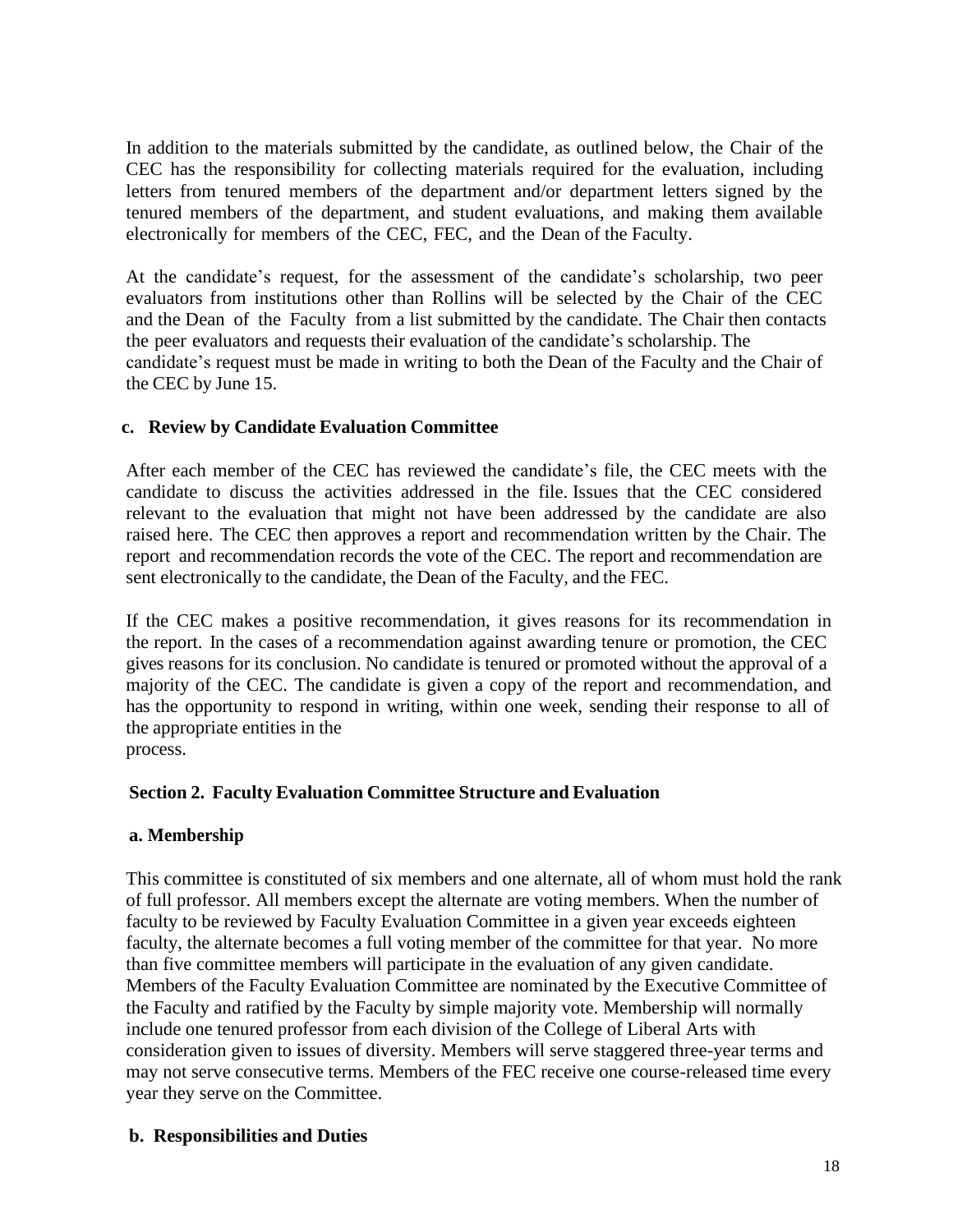The Faculty Evaluation Committee will review and approve departmental criteria for evaluating mid-course, promotion, tenure, or post-tenure candidates every five years. It will also recommend policies, procedures, and standards for the conduct of faculty evaluations. The Faculty Evaluation Committee will also conduct a review of each mid-course, promotion, or tenure candidate based on their review materials and interviews with each candidate. The Faculty Evaluation Committee will report recommendations in writing to the Provost, with copies sent to the Dean of the Faculty, Candidate Evaluation Committee, and the candidate.

## **c. Meetings**

Meetings of the Faculty Evaluation Committee are open to any member of the Faculty when the agenda is the review and recommendation of policies, procedures, or standards for the Committee or departments. Committee meetings are closed when the agenda is the review and evaluation of candidates for mid-course review, promotion, and/or tenure.

## **d. Access to Information**

The Faculty Evaluation Committee has access to the candidate's file and all other materials considered at other stages of the evaluation process, and can request additional information from the Dean of the Faculty. It is always appropriate for the FEC to introduce additional information that might not have been included by the CEC or the Dean of the Faculty. The FEC also has the authority to call in anyone it needs for consultation, especially where there is disagreement between parties at different stages of the evaluation process.

## **e. Review by the Faculty Evaluation Committee**

The FEC conducts its own evaluation of each candidate for tenure and promotion. The evaluation will be based on the following sources: the written report and recommendation by the CEC, the department's approved criteria for tenure or promotion, the assessment of external evaluators (when requested by the candidate), the report and recommendation of the Dean of the Faculty, the candidate's professional assessment statement, an interview with the candidate, and any other material or information that the FEC has obtained in the exercise of its duties. The FEC may also consult with the CEC, the Dean of the Faculty, or any other member of the community.

The FEC cannot challenge substantive requirements of a department for tenure or promotion that has approved criteria. The FEC will require the evaluation from the CEC to adhere to its approved criteria, both procedural and substantive.

Upon completion of its review of its candidates, the FEC writes a report and recommendation. The recommendation of the FEC may agree or disagree with that of the CEC or of the Dean of the Faculty. In the event of a negative evaluation by the FEC, the FEC will consult with the CEC on points of disagreement. If the FEC is still not satisfied with the arguments of the CEC, it submits its negative recommendation to the Provost for their report and recommendation.

## **Section 3. Comprehensive Mid-Course Evaluation**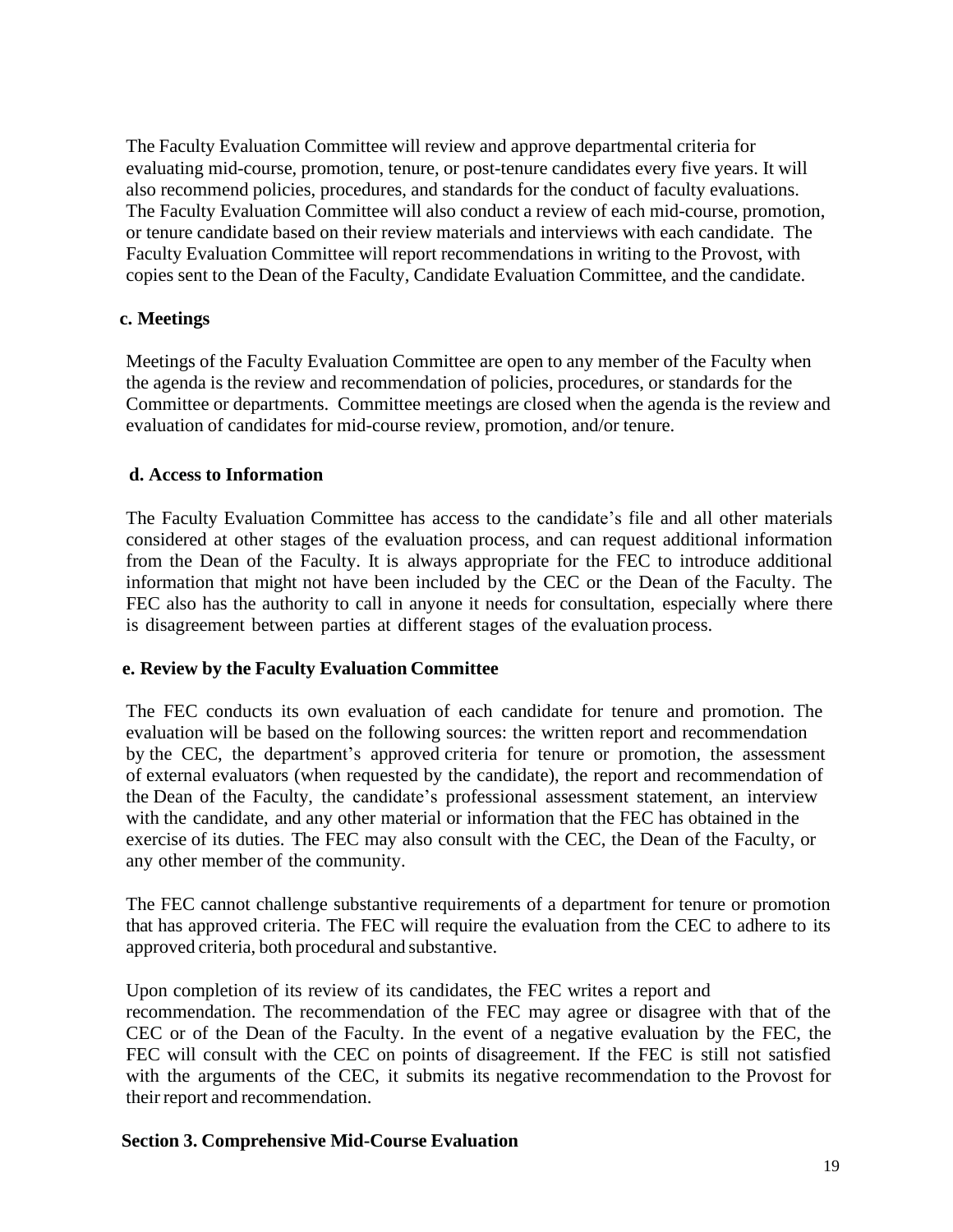Prior to the tenure review, each candidate for tenure and promotion will receive one comprehensive mid-course evaluation. The CEC, the Dean of the Faculty, and the FEC will each prepare a written report detailing the perceived strengths and weaknesses of the candidate, including specific comments regarding directions the candidate might pursue to strengthen his or her case for tenure orpromotion.

A candidate for promotion to Professor has the right to make a written request to the relevant department head and Dean of the Faculty for a comprehensive mid-course evaluation. The subsequent evaluation for promotion can take place no earlier than two years after the mid-course evaluation.

## **a. Notification**

The comprehensive mid-course evaluation will take place in the spring of the candidate's third year.

The review for tenure or promotion is conducted in the academic year preceding the award. Tenured appointments or promotions commence September 1 of the year following the award. By April 15 of each year, the Dean of the Faculty notifies, in writing, those faculty members eligible for tenure review and /or promotion evaluation the following fall. Having received the Dean of the Faculty's notification of eligibility, candidates seeking evaluation must inform the Dean of the Faculty in writing by May 15. The Dean of the Faculty then provides him or her with a timetable for the evaluation process and a description of the materials she or he must assemble for the evaluation file (the professional assessment statement, course syllabi, information the candidate deems relevant to the evaluation).

## **b. The Candidate**

At the time of the tenure and/or promotion evaluation, each candidate is expected to make a written statement of their activities since her/his last evaluation. All relevant professional activities are addressed: teaching, research and scholarship, and College service. The statement includes the candidate's assessment of his or her successes and failures, as well as a plan for future development. In the area of scholarly research, the College is particularly interested in knowing:

- how the candidate has developed professionally since the last formal evaluation
- how the candidate's research interests and professional activities constitute a coherent path of development, and
- how the candidate's research interests are connected to his or her academic life

Since each candidate's application is judged by colleagues from the College community, as well as those from his or her particular academic discipline, the professional assessment statement plays a critical role in making determinations about the candidate's professional competence and quality of mind. While a faculty member has reasonable latitude for changes of professional direction, the professional assessment statement is used to make determinations about the candidate's professional development in subsequent evaluations and may be consulted when determinations are made about requests for funding and release time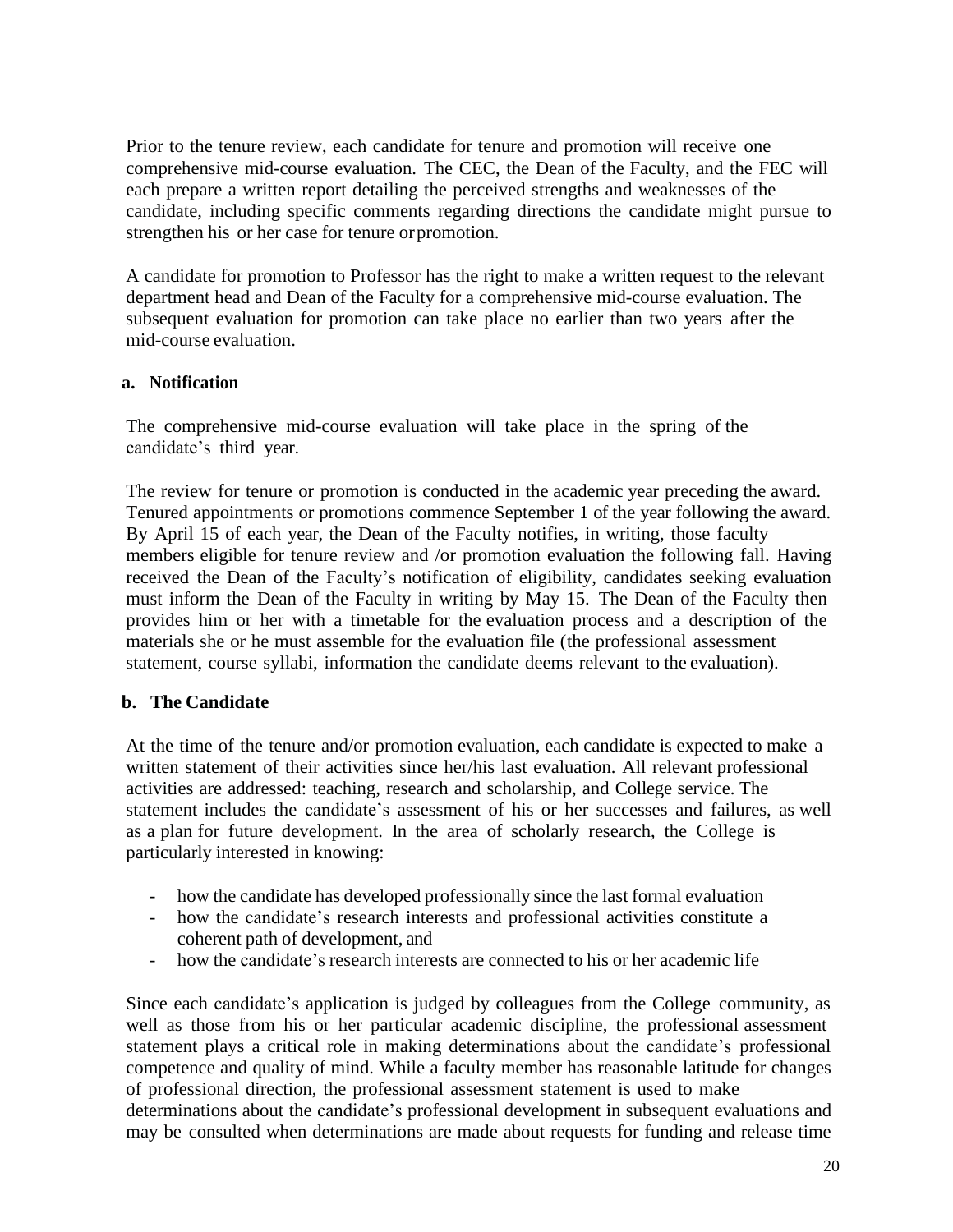support.

The candidate must submit their materials electronically to the CEC, Dean of the Faculty, and FEC by the first day that the college is open for business in January. Submission of materials by this date is final and candidates cannot retract their intent to seek a midcourse evaluation once these materials have been submitted.

## **c. Evaluation by Candidate Evaluation Committee**

Having reviewed the candidate's file, interviewed the candidate, and deliberated, the CEC writes a report and recommendation, which makes a case for or against the candidate and sends it electronically, along with the letters from the outside evaluators if applicable, to the FEC, with copies to the Dean of the Faculty and candidate, by February 15. The candidate may choose to write a response to the report and recommendation, and should send this response electronically to the FEC, the Dean of the Faculty, and the CEC within oneweek.

## **d. Evaluation by the Dean of the Faculty**

Based on the candidate's file as well as her/his knowledge of the candidate, the Dean of the Faculty conducts a separate evaluation. The Dean of the Faculty may also consult with the CEC, the candidate, or any other members of the community.

For mid-course evaluations, the Dean of the Faculty submits a report and recommendation to the candidate, the CEC, the FEC, and the Provost no less than one week before its meeting with the candidate. The candidate may choose to write a response to the report and recommendation, and should send this response electronically to the FEC, the Dean of the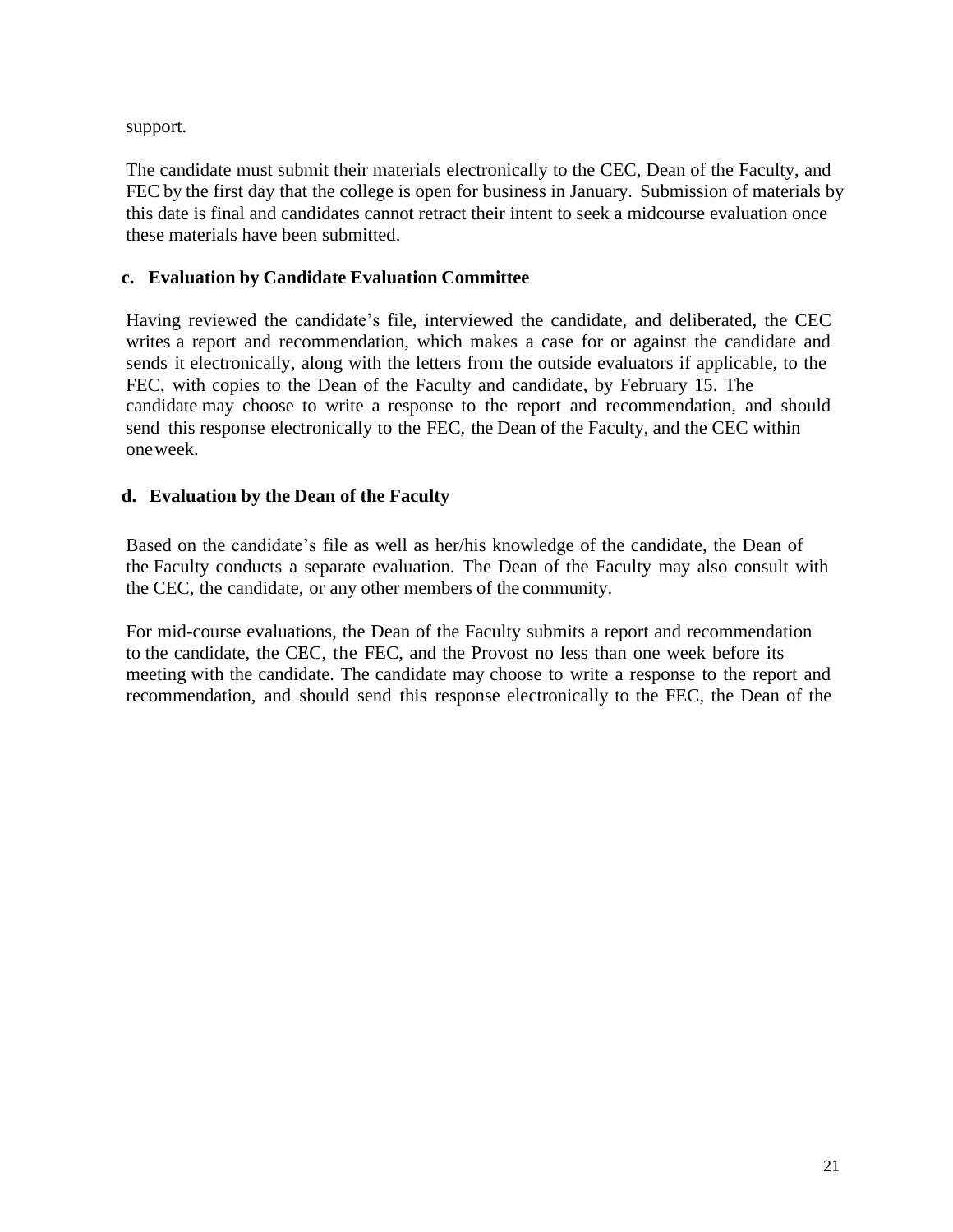Faculty, and the CEC within one week.

## **e. Evaluation by the Faculty Evaluation Committee**

Having received the recommendations of the CEC and the Dean of the Faculty, and after reviewing the candidate's file, interviewing the candidate, and deliberating, the FEC will write a report and recommendation and send it to the candidate, the CEC, and the Dean of the Faculty by May 15.

## **Section 4. Tenure and Promotion to Associate Professor Evaluation**

## **a. Eligibility**

Normally, a candidate is eligible for the awarding of tenure in her/his seventh year of a tenure- track appointment at Rollins, with the possibility for earlier consideration if the candidate has had prior experience. Individuals with three years full-time experience at the Assistant professor level or higher at other institutions may be awarded tenure in their sixth year at Rollins. Individuals with four or more years full-time experience at the Assistant Professor level or higher at other institutions may be awarded tenure in their fifth year at Rollins. Individuals who have had full-time experience at the Assistant Professor level or higher at Rollins in a visiting position may use their Rollins' visiting experience as tenure- track, or may utilize up to the full seven-year tenure-track probationary period.

## **b. Notification**

The review for tenure or promotion is conducted in the academic year preceding the award. Tenured appointments or promotions commence September 1 the year following the award.

By April 15 of each year, the Dean of the Faculty notifies, in writing, those faculty members eligible for tenure review and/or promotion evaluation the following fall. Having received the Dean of the Faculty's notification of eligibility, candidates seeking evaluation must inform their department chair and the Dean of the Faculty in writing by May 15. The Dean of the Faculty then provides her/him with a timetable for the evaluation process and a description of the materials each candidate must assemble for the evaluation file (the professional assessment statement, course syllabi, samples of exams and other assignments, samples of written work, and any other information the candidate deems relevant to the evaluation).

## **c. The Candidate**

At the time of the tenure and/or promotion evaluation, each candidate is expected to make a written statement of their activities since their last evaluation. All relevant professional activities are addressed: teaching, research and scholarship, and College service. The statement includes the candidate's assessment of her/his successes and failures, as well as a plan for future development. In the area of scholarly research, the College is particularly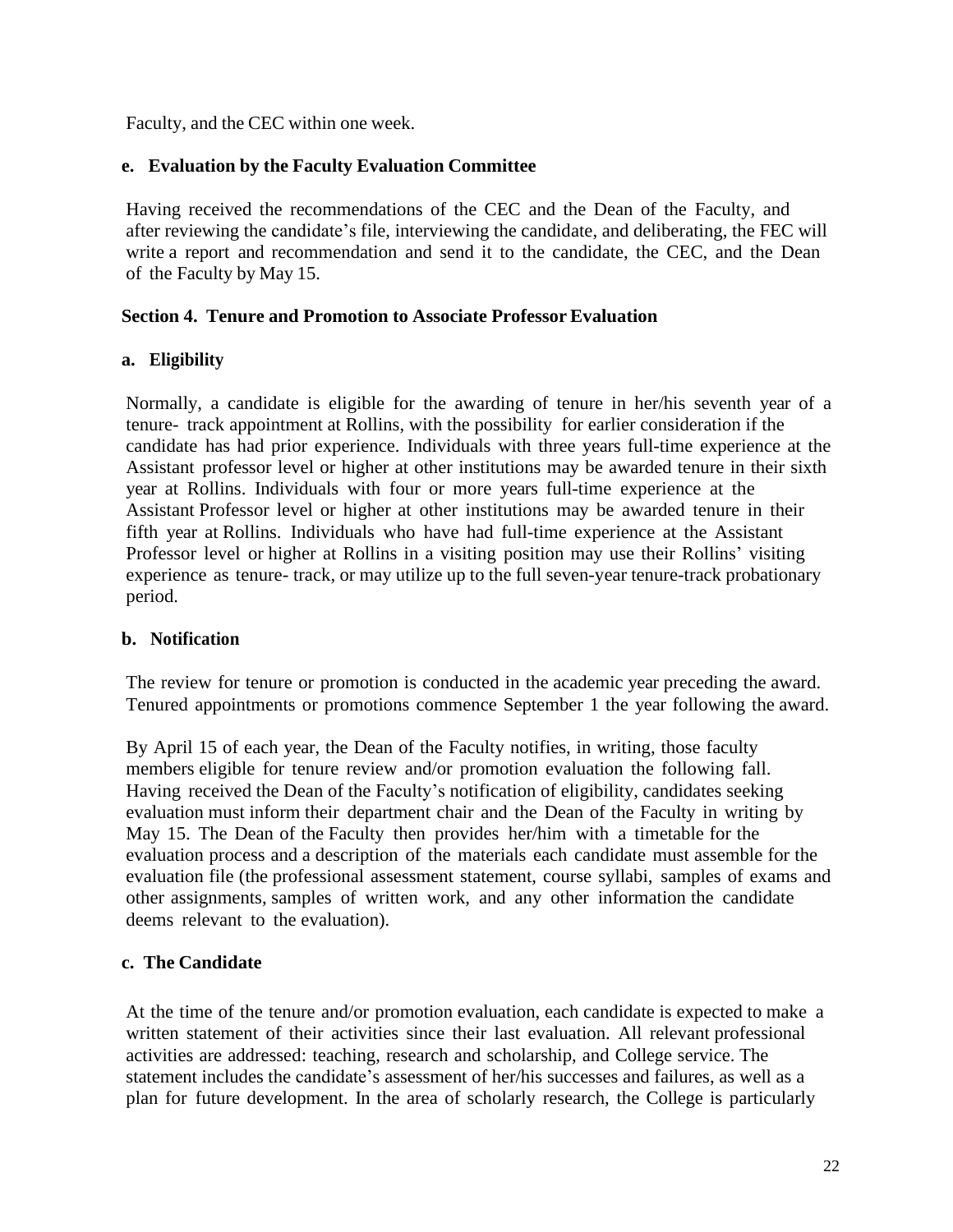interested inknowing:

- How the candidate has developed professionally since the last formal evaluation
- How the candidate's research interests and professional activities constitute a coherent path of development
- How the candidate's research interests are connected to their academic life

Since each candidate's application is judged by colleagues from the College community, as well as those from her/his particular academic discipline, the professional assessment statement plays a critical role in making determinations about the candidate's professional competence and quality of mind. While a faculty member has reasonable latitude for changes of professional direction, the professional assessment statement is used to make determinations about the candidate's professional development in subsequent evaluations and may be consulted when determinations are made about requests for funding and release time support.

The candidate must submit their materials electronically to the CEC, Dean of the Faculty, and the FEC by July 1. Submission of materials by this date is final and candidates cannot retract their intent to seek a tenure and/or promotion evaluation once these materials have been submitted.

## **d. Evaluation by the Candidate Evaluation Committee**

Having reviewed the candidate's file and deliberated, the CEC writes a report and recommendation, which makes a case for or against the candidate and sends it, along with the letters from the outside evaluators if applicable, to the FEC, with copies to the Dean of the Faculty and candidate, by October 1. (The CEC letter is due by October 23, 2020 for AY2020-2021). The candidate may choose to write a response to the report and recommendation, and should send this response electronically to the CEC, the Dean of the Faculty, and the FEC within one week. Should the CEC make a negative recommendation, the candidacy cannot go forward except on appeal.

## **e. Evaluation by Dean of the Faculty**

Having received a positive recommendation of the candidacy by the CEC, the Dean of the Faculty will conduct a separate evaluation. This will be based on the Dean of the Faculty's review of the candidate's file as well as her/his knowledge of the candidate. The Dean of the Faculty may also consult with the CEC, the candidate, or any other members of the community.

For tenure decisions, the Dean of the Faculty submits a report and recommendation addressed to the Provost but sent electronically to the FEC, the candidate, and the CEC at least one week before the candidate's meeting with FEC. The candidate may choose to write a response to the report and recommendation, and should send this response electronically to the CEC, the Dean, and the FEC within one week.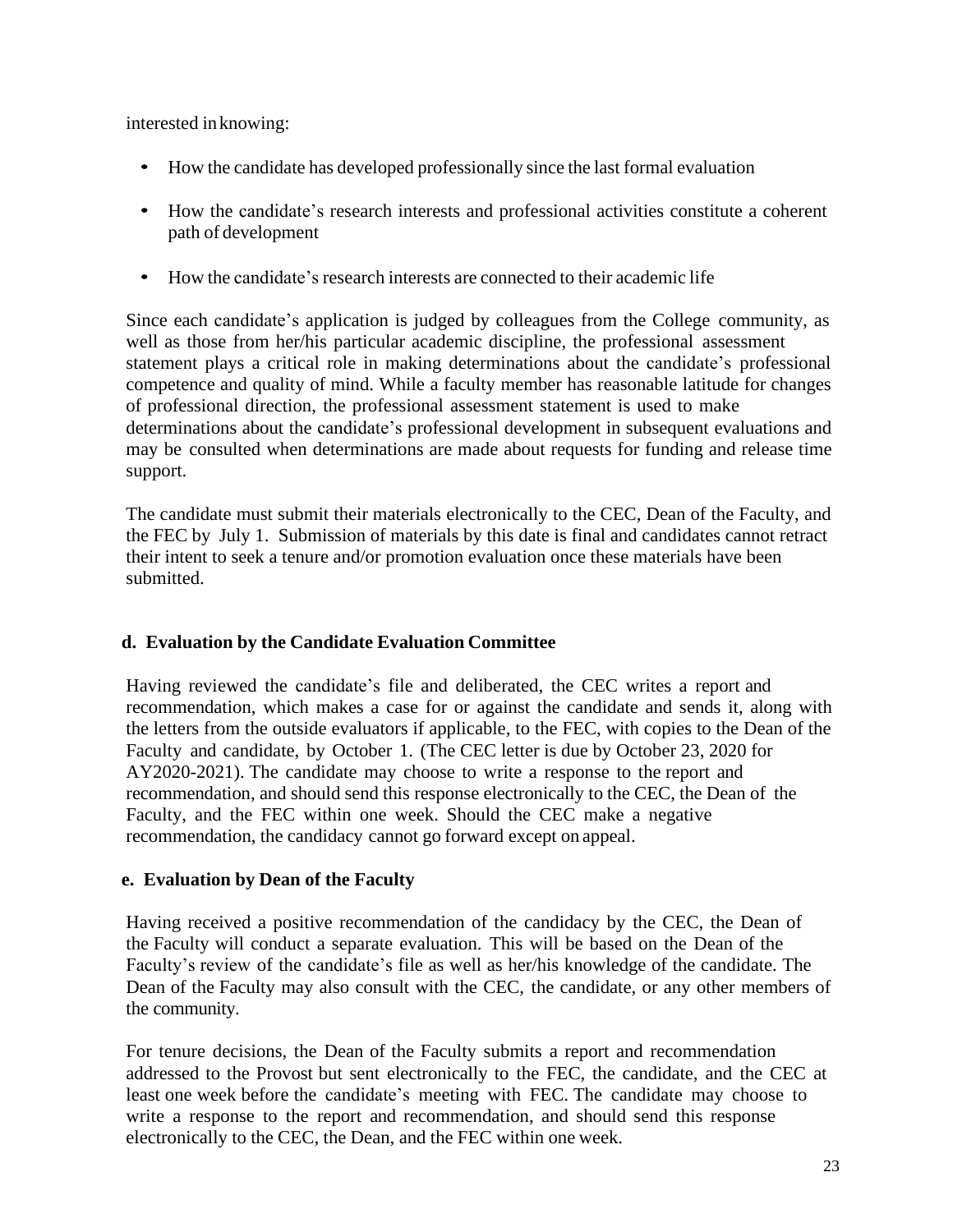## **f. Evaluation by the Faculty Evaluation Committee**

Having received the recommendations of the CEC and the Dean of the Faculty, and after reviewing the candidate's file, interviewing the candidate, and deliberating, the FEC will write a report and recommendation and send it to the candidate, the CEC, and the Dean of the Faculty by December 15. (The FEC letter is due by December 22, 2020 for AY2020- 2021). Should the candidate wish to challenge the recommendation of the FEC, they may send an electronic response addressed to the Provost, but also sent to the FEC, the Dean of the Faculty, and the CEC within one week.

It is the responsibility of the FEC to make the following materials available to the Provost by December 15 (December 22 for AY2020-2021): the candidate's file; the report and recommendation, together with the letters from outside evaluators, of the CEC; the report and recommendation of the Dean of the Faculty; the report and recommendation of the FEC and additional materials it used in its evaluation; and any optional responses to any of these by the candidate.

## **g. Evaluation by Provost**

Assessing the recommendations from the CEC, FEC, and the Dean of the Faculty, the Provost reviews the candidate's file and provides a written rationale and recommendation to the President. For tenure decisions, this letter is submitted to the President by January 15. If the Provost's recommendation is counter to that of the CEC, FEC, or Dean, the Provost submits reasons for Provost's decisions in writing to the CEC, FEC, Dean, and the candidate.

When a conflict occurs between the FEC and the CEC, or between FEC and the Dean of the Faculty, or when the FEC receives permission from the Provost to extend the date for submission of its report, the President may extend the date for the Provost's recommendation for a period not exceeding thirty calendar days from receipt of the FEC report and recommendation. The candidate will be notified by the President of such extension(s) and given a revised date for the Provost's recommendation to the President.

## **h. Recommendation by President**

Upon receiving the Provost's letter, the President makes a recommendation to the Board of Trustees. For tenure decisions, this recommendation is made at the February Board meeting. The decision of the Board is communicated to the candidate in writing five business days after the meeting. In the case of a negative decision, the candidate has until August 1 to file an appeal. Appointment to tenure and promotion to Associate Professor will go into effect September 1 following the vote of the Board.

## **Section 5. Promotion to Professor**

## **a. Eligibility**

Faculty members with the terminal degree in the appropriate field holding the rank of Associate Professor may be awarded promotion to Professor, after a minimum of five years full time experience at the rank of Associate Professor, of which at least three years have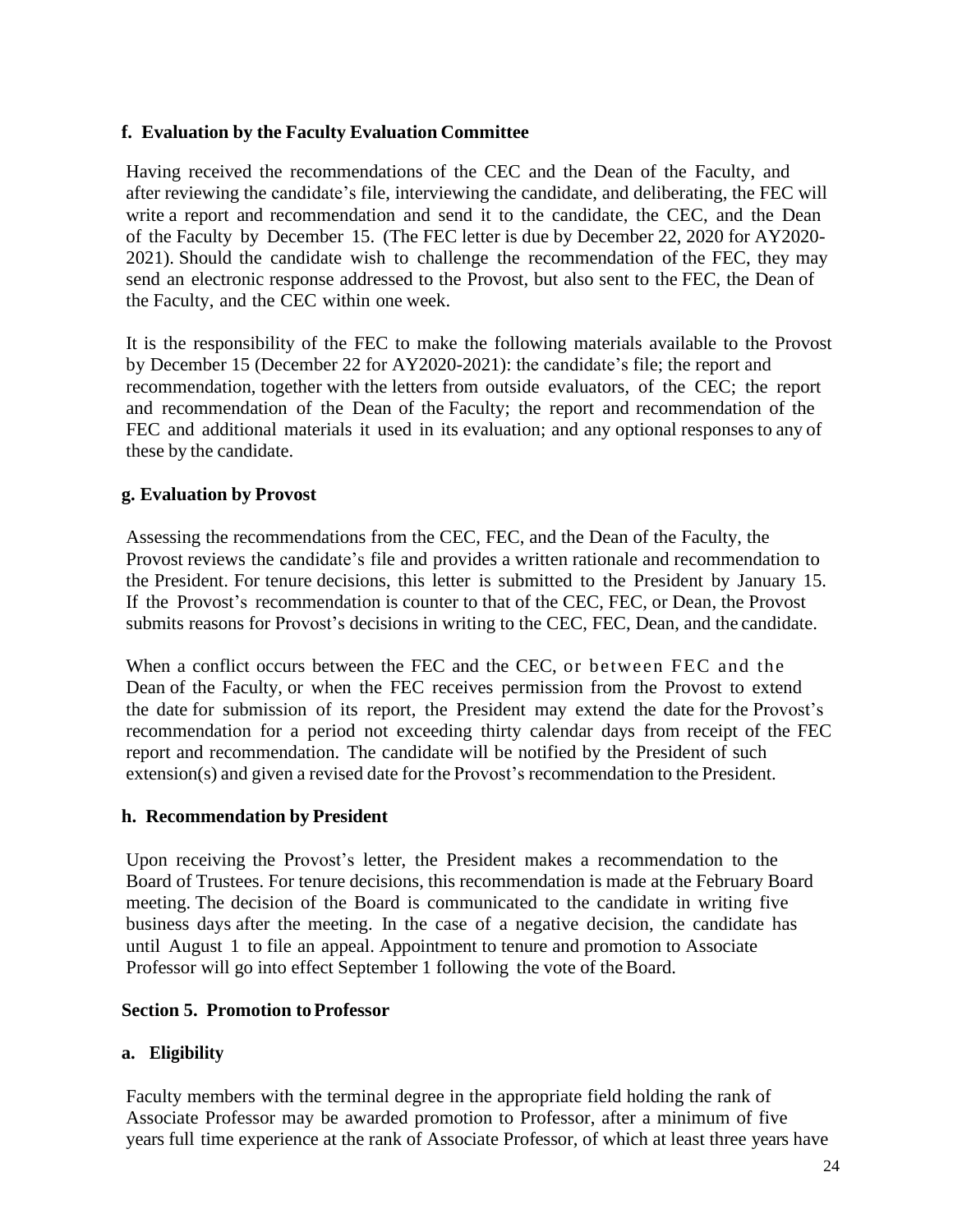been at this institution. The Board of Trustees, upon recommendation by the President, may waive this minimum duration, but only in exceptional circumstances. The delineation of these circumstances will be determined by each CEC in consultation with the FEC and the Dean of the Faculty.

## **b. Notification of the Candidate**

The review for promotion to Professor is conducted in the academic year preceding the award. Promotions commence September 1 of the year following the award.

By April 15 of each year, the Dean of the Faculty notifies, in writing, those faculty members eligible for promotion evaluation the following fall. Having received the Dean of the Faculty's notification of eligibility, candidates seeking evaluation must inform their chair and the Dean in writing by May 15. The Dean of the Faculty then provides her/him with a timetable for the evaluation process and a description of the materials that they must assemble for the evaluation file (the professional assessment statement, course syllabi, samples of exams and other assignments, samples of written work, and any other information the candidate deems relevant to the evaluation).

## **c. The Candidate**

At the time of the promotion to Professor evaluation, each candidate is expected to make a written statement of his or her activities since their last evaluation. All relevant professional activities are addressed: teaching, research and scholarship, and College service. The statement includes the candidate's assessment of her/his successes and failures, as well as a plan for future development. In the area of scholarly research, the College is particularly interested inknowing:

- -how the candidate has developed professionally since the last formal evaluation
- -how the candidate's research interests and professional activities constitute a coherent path of development, and
- -how the candidate's research interests are connected to her/his academic life

Since each candidate's application is judged by colleagues from the College community, as well as those from their particular academic discipline, the professional assessment statement plays a critical role in making determinations about the candidate's professional competence and quality of mind. While a faculty member has reasonable latitude for changes of professional direction, the professional assessment statement is used to make determinations about the candidate's professional development in subsequent evaluations and may be consulted when determinations are made about requests for funding and release time support.

The candidate must submit their materials electronically to the CEC, Dean of the Faculty, and FEC by July 1. Submission of materials by this date is final and candidates cannot retract their intent to seek a promotion evaluation once these materials have been submitted.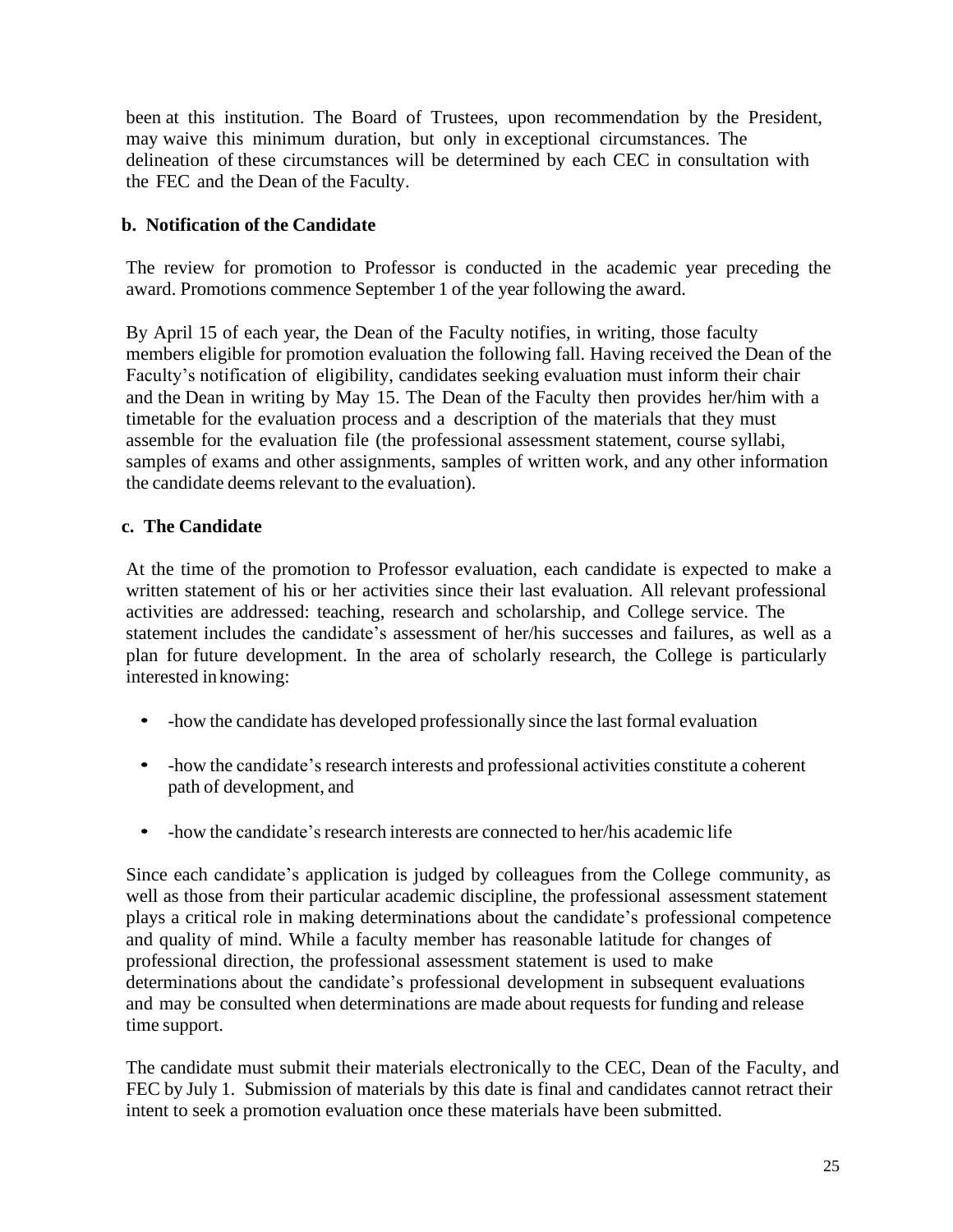## **d. Evaluation by the Candidate Evaluation Committee**

Having reviewed the candidate's file and deliberated, the CEC writes a report and recommendation, which makes a case for or against the candidate and sends it, along with the letters from the outside evaluators if applicable, to the FEC, with copies to the Dean of the Faculty and candidate, by October 15. (The CEC letter is due October 30, 2020 for AY2020-2021). The candidate may choose to write a response to the report and recommendation, and this response will be sent to the CEC, the Dean of the Faculty, and the FEC within one week. Should the CEC make a negative recommendation, the candidacy cannot go forward except on appeal.

## **e. Evaluation by Dean of the Faculty**

Having received a positive recommendation of the candidacy by the CEC, the Dean of the Faculty will conduct a separate evaluation. This will be based on the Dean of the Faculty's review of the candidate's file as well as her/his knowledge of the candidate. The Dean of the Faculty may also consult with the CEC, the candidate, or any other members of the community.

For promotion to Professor decisions, the Dean of the Faculty submits a report and recommendation addressed to the Provost but sent electronically to the FEC, the candidate, and the CEC no less than one week before FEC's meeting with the candidate. The candidate may choose to write a response to the report and recommendation, and should send this response electronically to the CEC, the Dean of the Faculty, and the FEC within oneweek.

## **f. Evaluation by the Faculty Evaluation Committee**

Having received the recommendations of the CEC and the Dean of the Faculty, and after reviewing the candidate's file, interviewing the candidate, and deliberating, the FEC will write a report and recommendation and send it to the candidate, the CEC, and the Dean of the Faculty by April 1. Should the candidate wish to challenge the recommendation of the FEC, they may send a response addressed to the Provost, but sent also to the FEC, the Dean of the Faculty, and the CEC within one week.

It is the responsibility of the FEC to make the following materials available to the Provost by April 1: the candidate's file; the report and recommendation, together with the letters from outside evaluators, of the CEC; the report and recommendation of the Dean of the Faculty; the report and recommendation of the FEC and additional materials it used in its evaluation; and any optional responses to any of these by the candidate.

## **g. Evaluation by Provost**

Assessing the recommendations from the CEC, FEC, and the Dean of the Faculty, the Provost reviews the candidate's file and provides a written rationale and recommendation to the President. For promotion to Professor decisions, this letter is submitted to the President by April 15. If the Provost's recommendation is counter to that of the CEC, FEC, or Dean, the Provost submits reasons for the Provost's decision in writing to the CEC, FEC, Dean, and the candidate.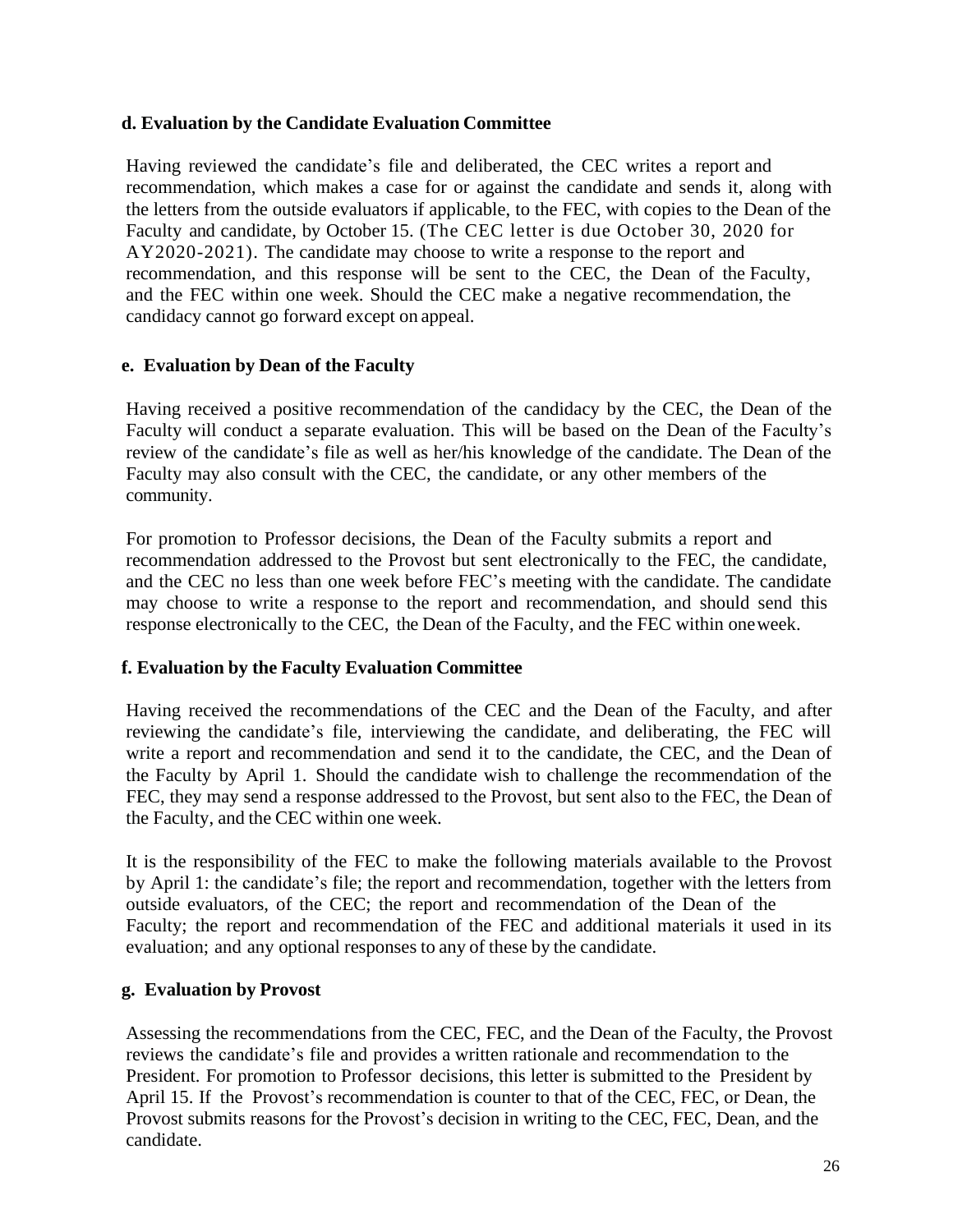When a conflict occurs between the FEC and the CEC, or between the FEC and the Dean of the Faculty, or when the FEC receives permission from the Provost to extend the date for submission of its report, the President may extend the date for the Provost's recommendation for a period not exceeding thirty calendar days from receipt of the FEC report and recommendation. The candidate will be notified by the President of such extension(s) and given a revised date for the Provost's recommendation to the President.

## **h. Recommendation by President**

Upon receiving the Provost's letter, the President makes a recommendation to the Board of Trustees. For promotion to Professor decision, this recommendation is made at the May Board meeting. The decision of the Board is communicated to the candidate in writing five business days after the meeting. In the case of a negative decision, the candidate has until August 1 to file an appeal. Appointment to Professor will go into effect September 1 following the vote of the Board.

#### **Section 6. Timetable**

|                                                                                        | <b>Mid-Course</b><br><b>Evaluation</b>                                                                  | Tenure and<br>Promotion                                 | <b>Promotion to</b><br><b>Professor</b>                 |
|----------------------------------------------------------------------------------------|---------------------------------------------------------------------------------------------------------|---------------------------------------------------------|---------------------------------------------------------|
| Dean notifies Candidate re: eligibility                                                | April 15                                                                                                | April 15                                                | April 15                                                |
| Candidate notifies Dean re: intention,<br><b>CEC</b> formed                            | May 15                                                                                                  | May 15                                                  | May 15                                                  |
| CEC Chair notifies Dean, candidate,<br>and FEC of CEC make up                          | June 1                                                                                                  | June 1                                                  | June 1                                                  |
| Candidate electronically submits<br>materials to CEC members, Dean, and<br>FEC members | The first day that the<br>college is open for<br>business in January<br>(January 19 for<br>AY2020-2021) | July 1                                                  | July 1                                                  |
| CEC submits letter to candidate, Dean,<br>and FEC Chair                                | February 15                                                                                             | October 1<br>(October 23 for<br>AY 2020-21)             | October 15<br>(October 30 for<br>AY 2020-21)            |
| Dean submits letter to candidate, CEC<br>Chair, and FEC Chair                          | least<br>$\overline{1}$<br>At<br>before<br>week<br>candidate's FEC<br>meeting                           | At least 1<br>week before<br>candidate's<br>FEC meeting | At least 1 week<br>before<br>candidate's<br>FEC meeting |
| FEC submits letter to candidate, CEC<br>Chair, and Dean                                | May 15                                                                                                  | December 15<br>(December 22)<br>for AY 2020-<br>21)     | April 1                                                 |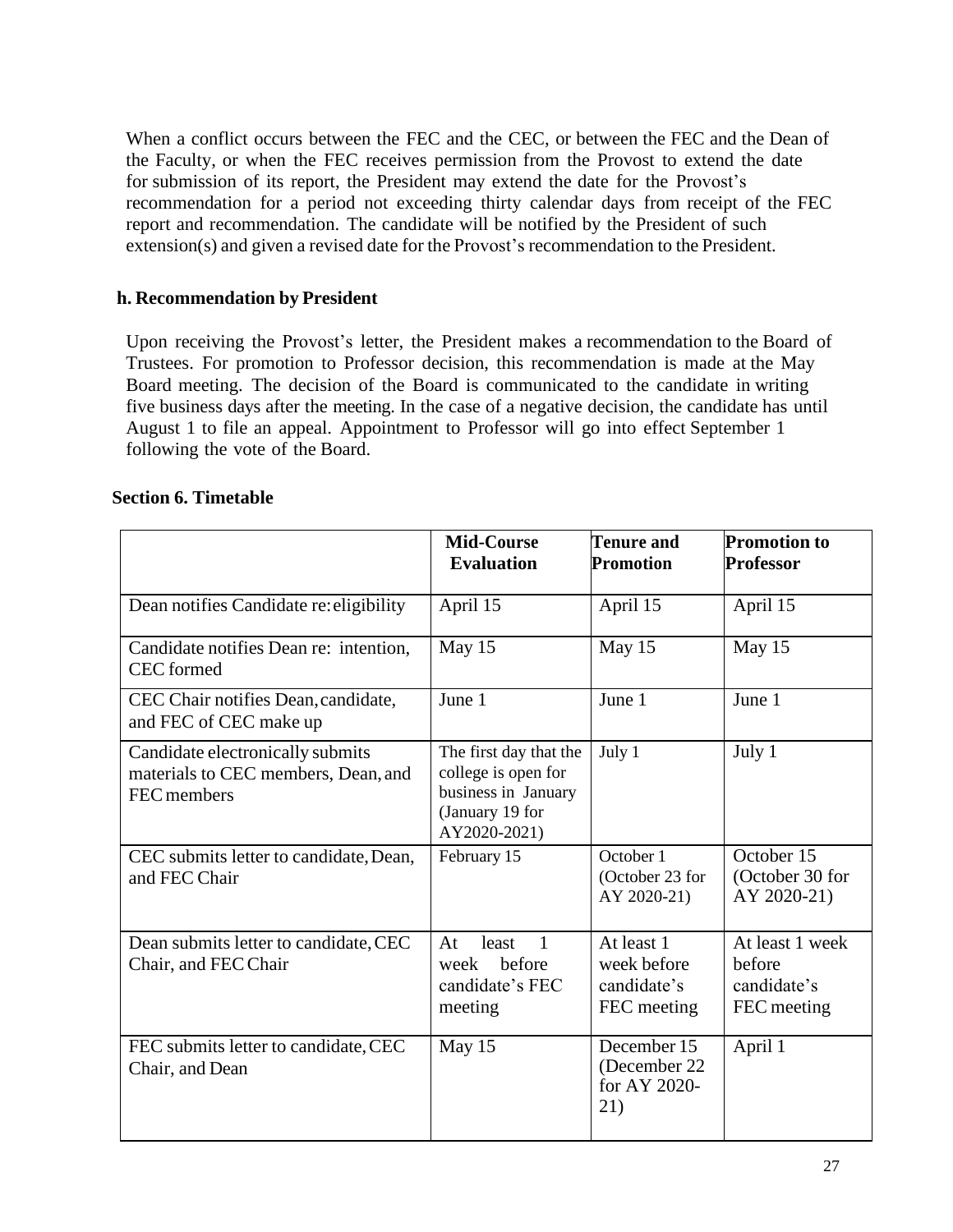| FEC submits letter to Provost                     | N/A | December 15<br>(December 22)<br>for AY 2020-<br>21) | April 1  |
|---------------------------------------------------|-----|-----------------------------------------------------|----------|
| Provost submits letter to candidate,<br>President | N/A | January 15                                          | April 15 |